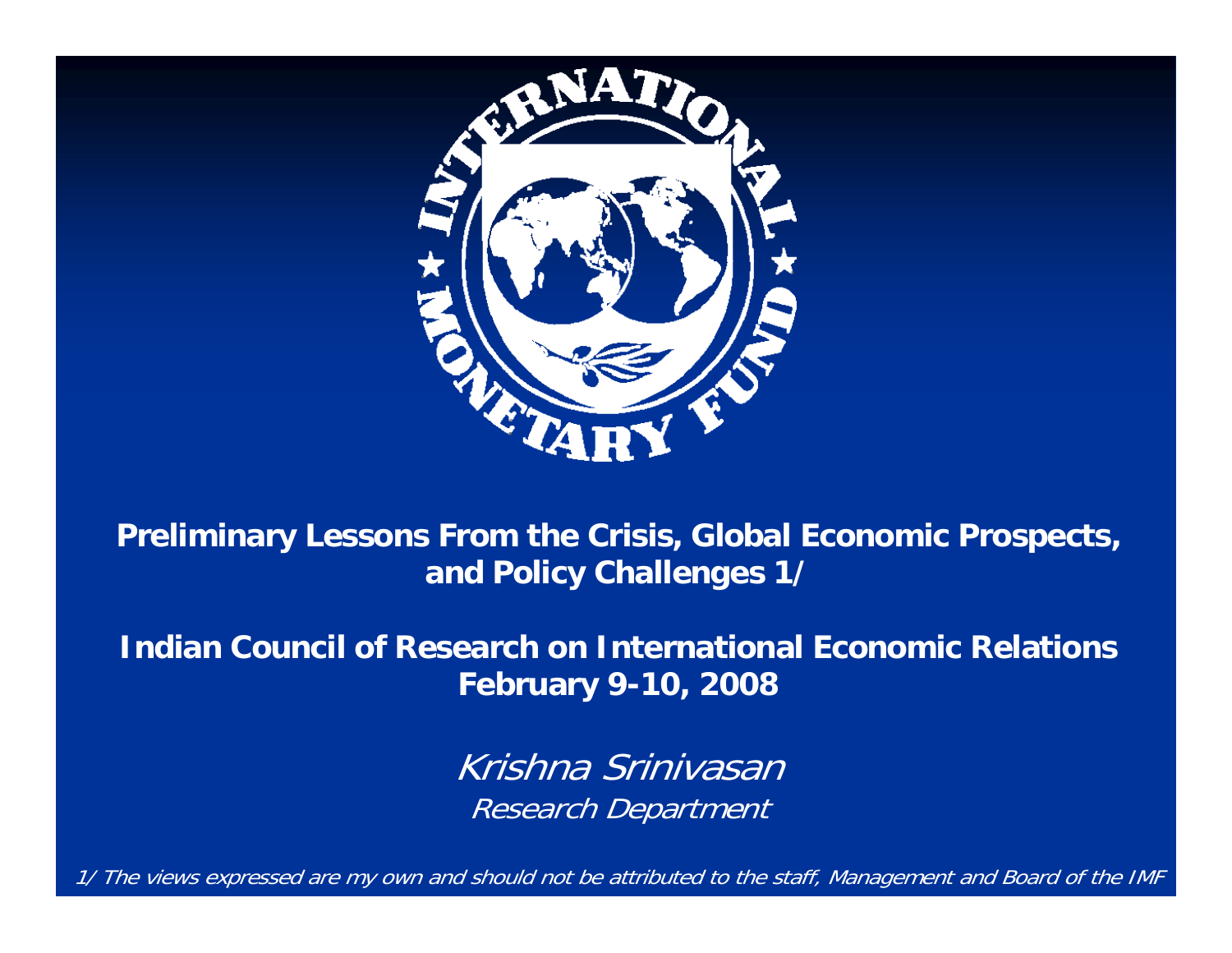### **Road Map of Presentation Road Map of Presentation**

### **The Financial Crisis—what have we learnt?**

- **Prelude to the crisis Prelude to the crisis**
- **How does it relate to previous crises?**
- $\blacksquare$  Where are we now?
- **Preliminary lessons**
- $\blacksquare$  Consequences of the Crisis - Global Economic Prospects
- $\mathcal{L}$ Policy Challenges Looking Forward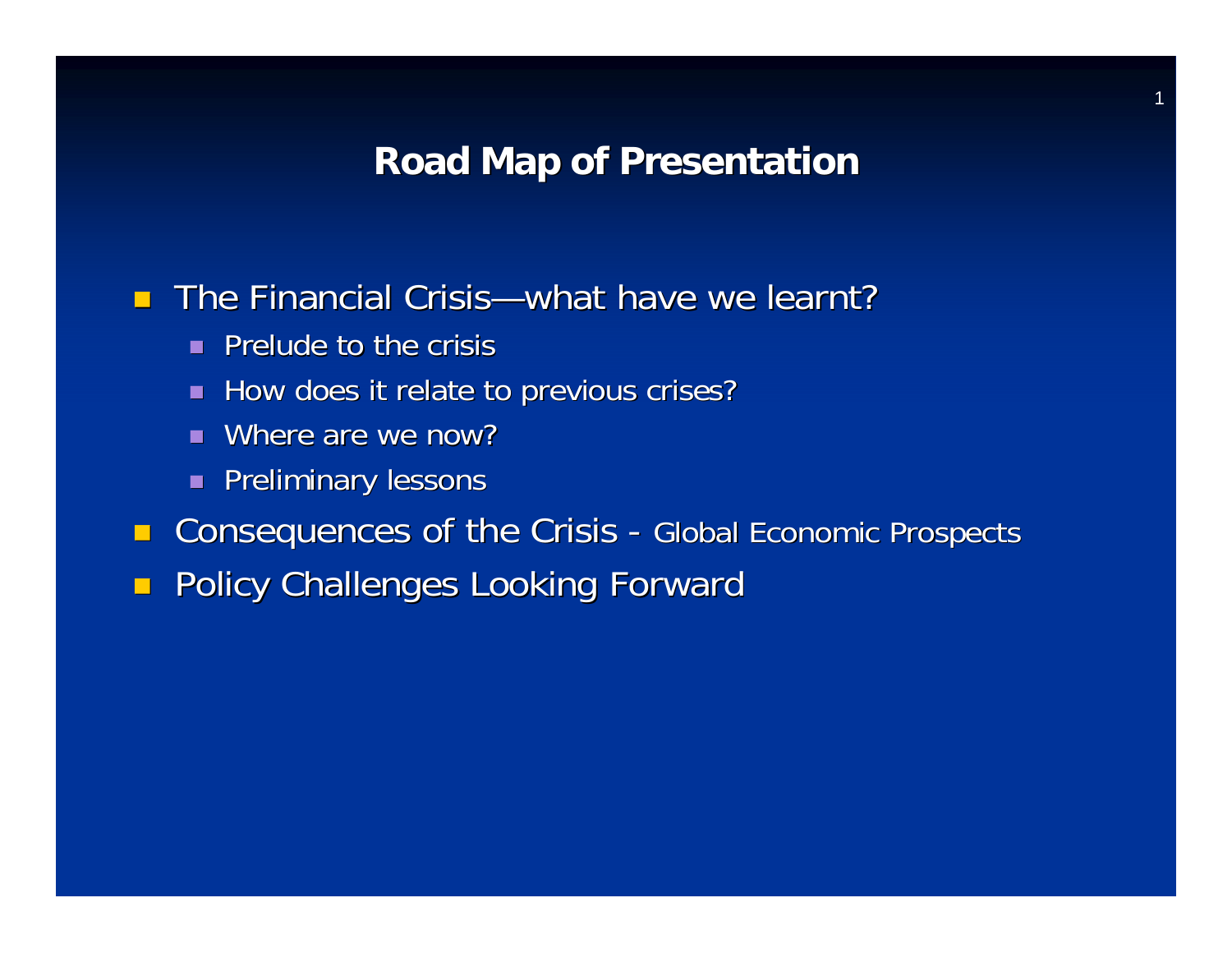# **The Financial Crisis—What Have we Learnt?**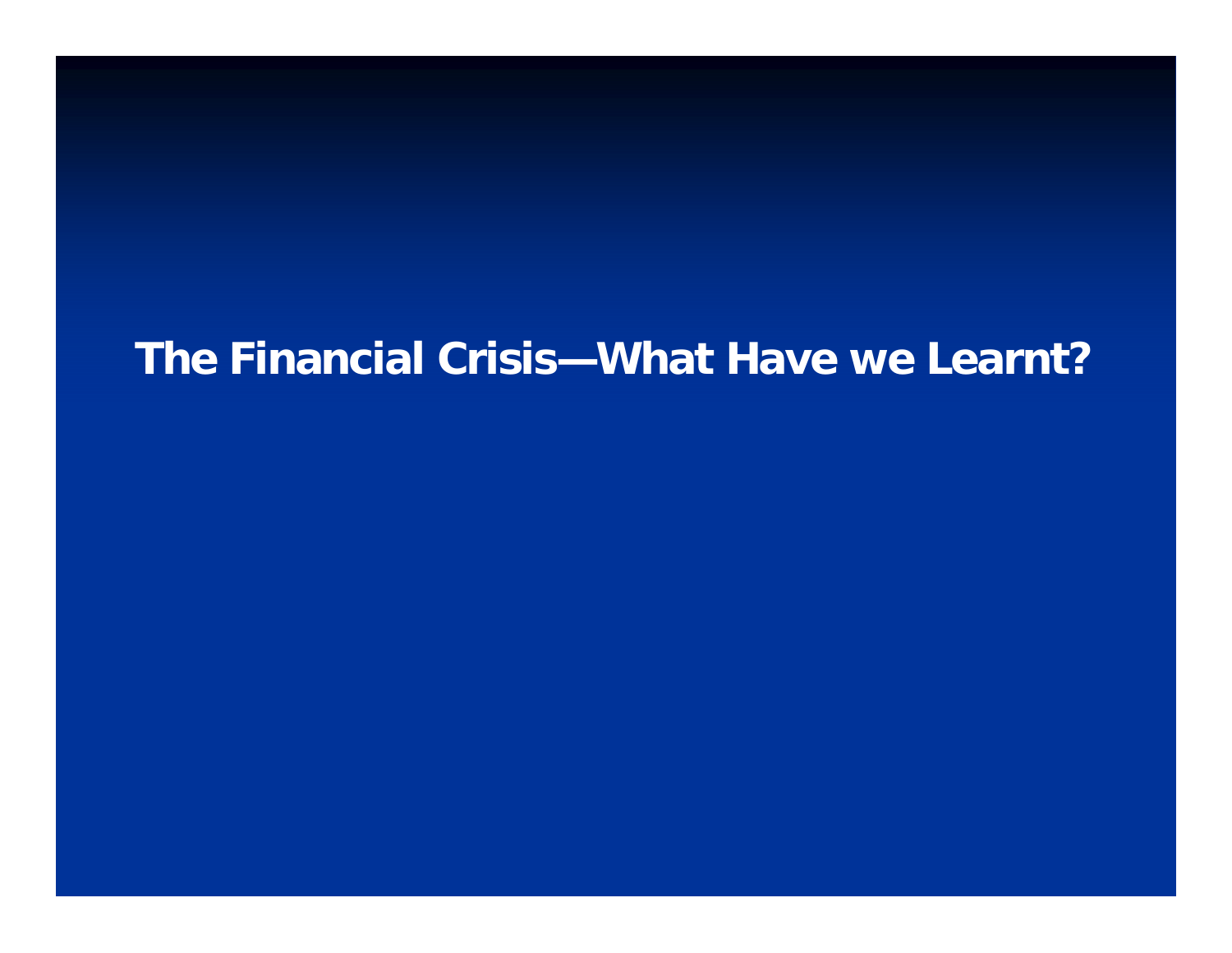# **Prelude to the Crisis**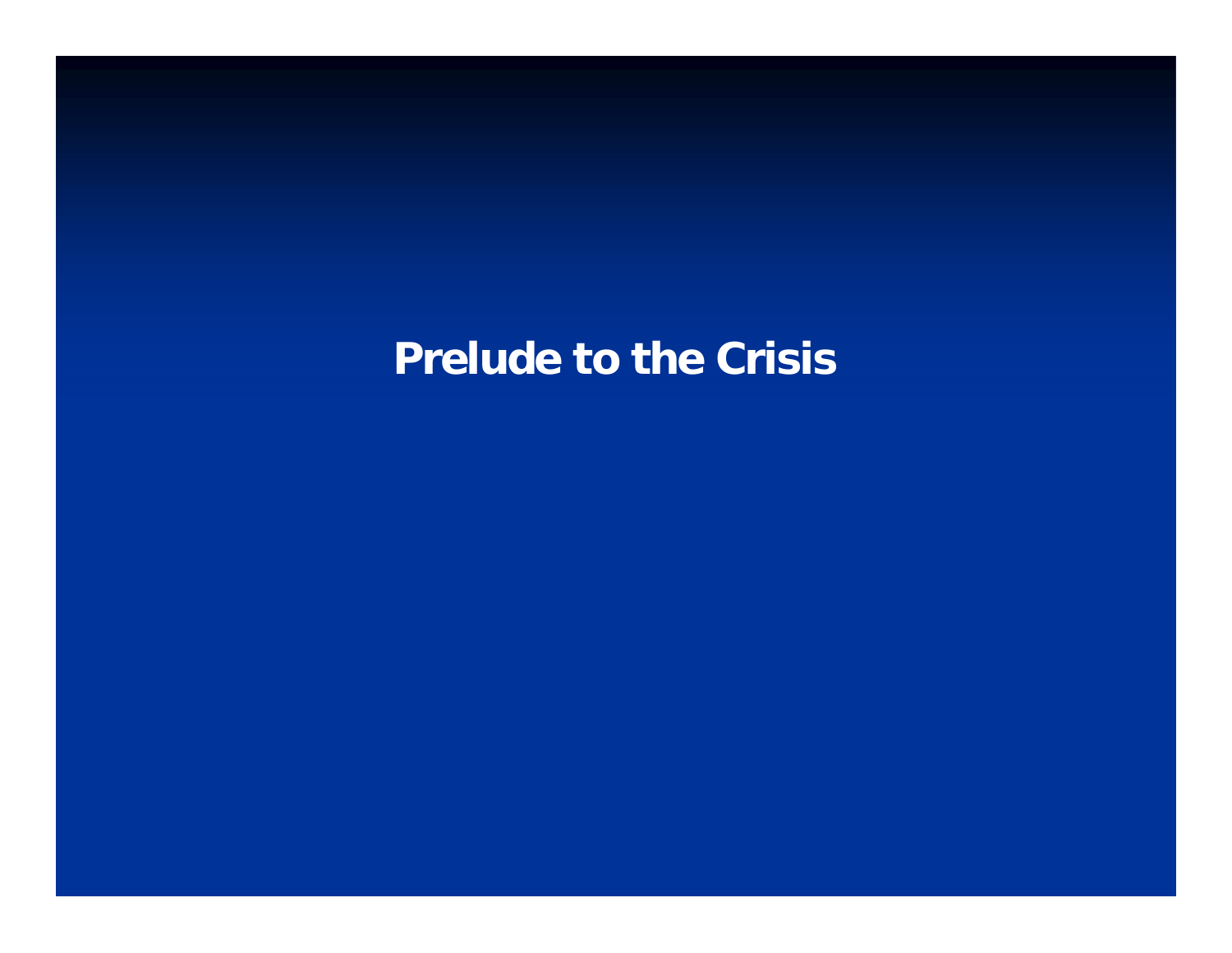# Benign Macro-Financial Conditions, but Some Concerns

- p. **Benign conditions** 
	- $\blacksquare$  High global growth and productivity; low inflation
	- $\blacksquare$  Low market volatility and risk spreads
- But some sources of concern
	- $\blacksquare$  Global imbalances, large capital inflows into US
	- $\blacksquare$  Low real interest rate, search for yield
- T.  $\blacksquare$  US is largest economy/finance
	- $\blacksquare$  Bound to have global effects because of size and interconnectedness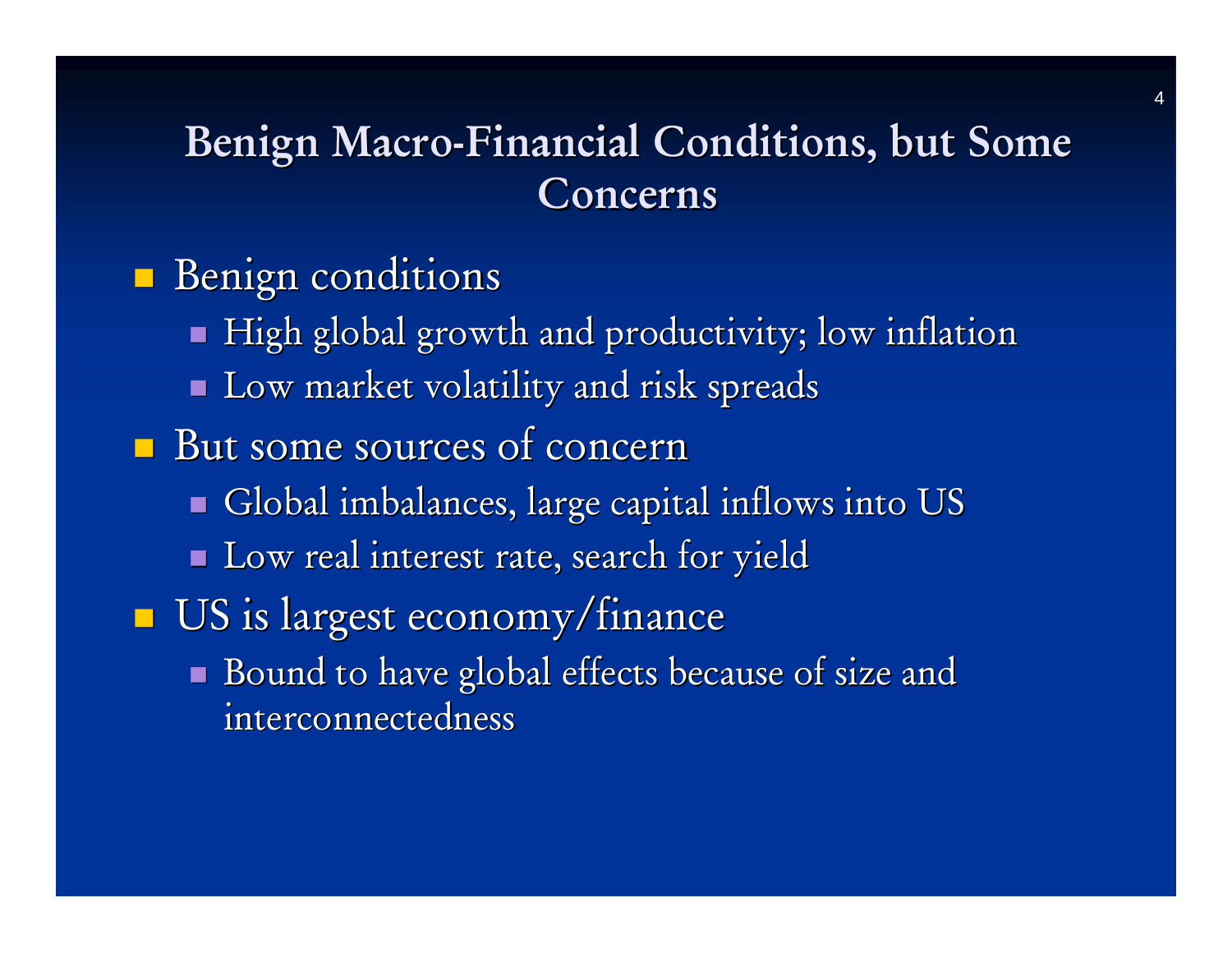### **An Environment with Low Interest Rates, Volatility and Spreads**

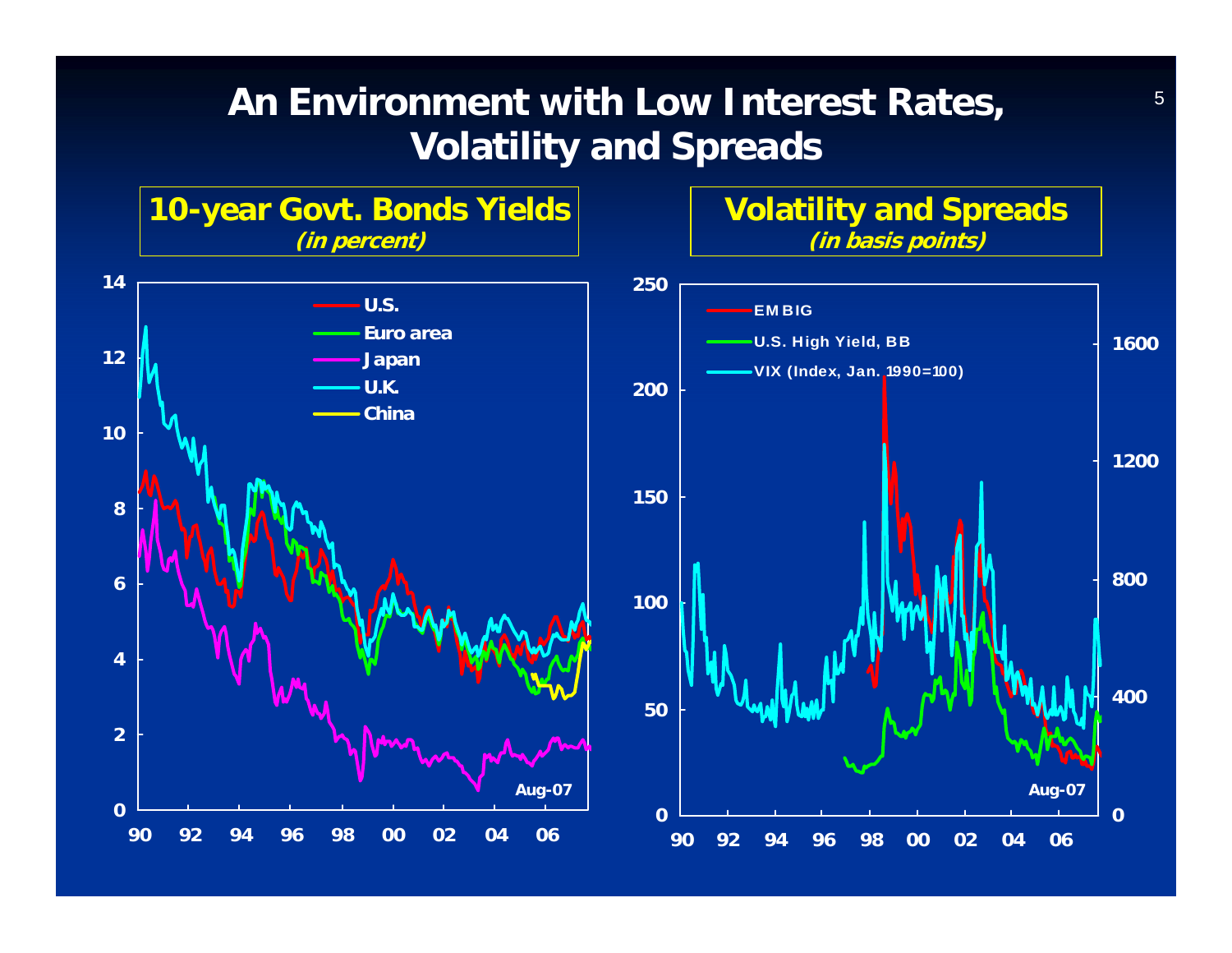# **A Global "Savings Glut"**

**Current Account Trends and Capital Flows**

(In billions of U.S. dollars)

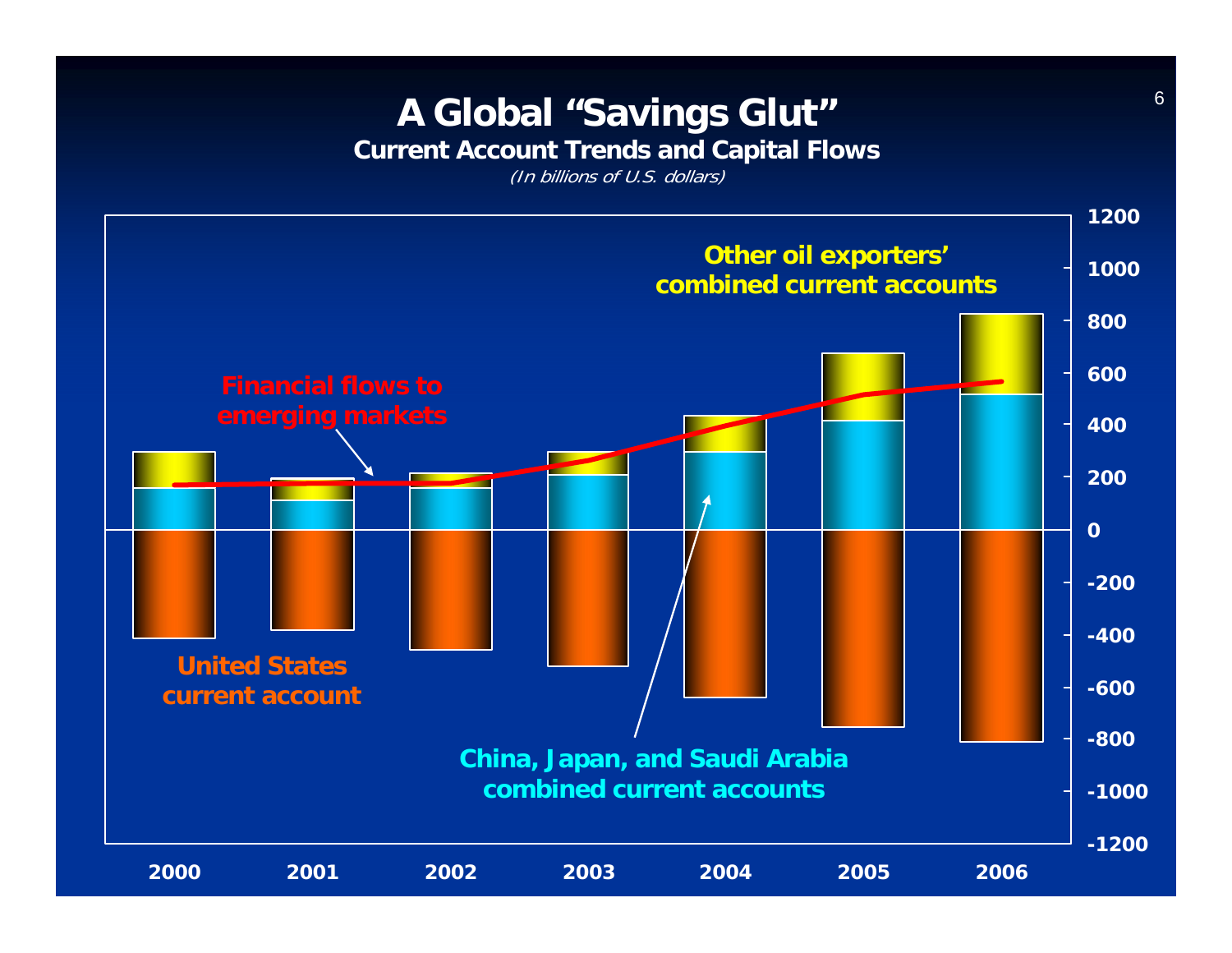### **How Does it Relate to Previous Crises? How Does it Relate to Previous Crises?**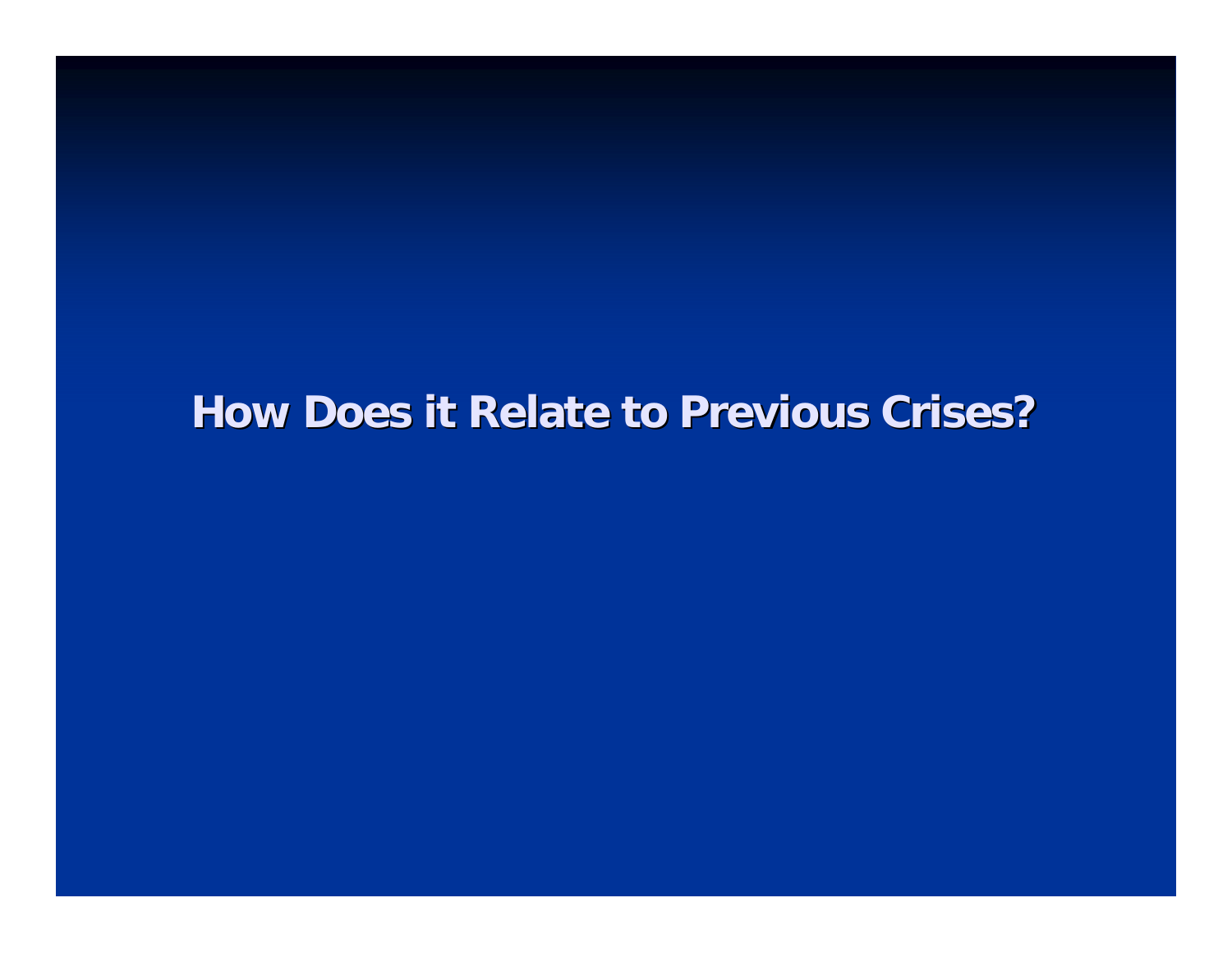## Many Commonalities with Previous Crises

**Asset price bubbles: housing, equity, .com**  $\blacksquare$  Ex-post clear, ex-ante always less **Credit booms**  $\blacksquare$  With deteriorating lending standards  $\blacksquare$  Now too, but this time more households T. **Systemic risk buildup**  $\blacksquare$  Subprime and loans in FX, became correlated p. **Regulation and supervision failures**  $\blacksquare$  Do not keep up, this time especially derivatives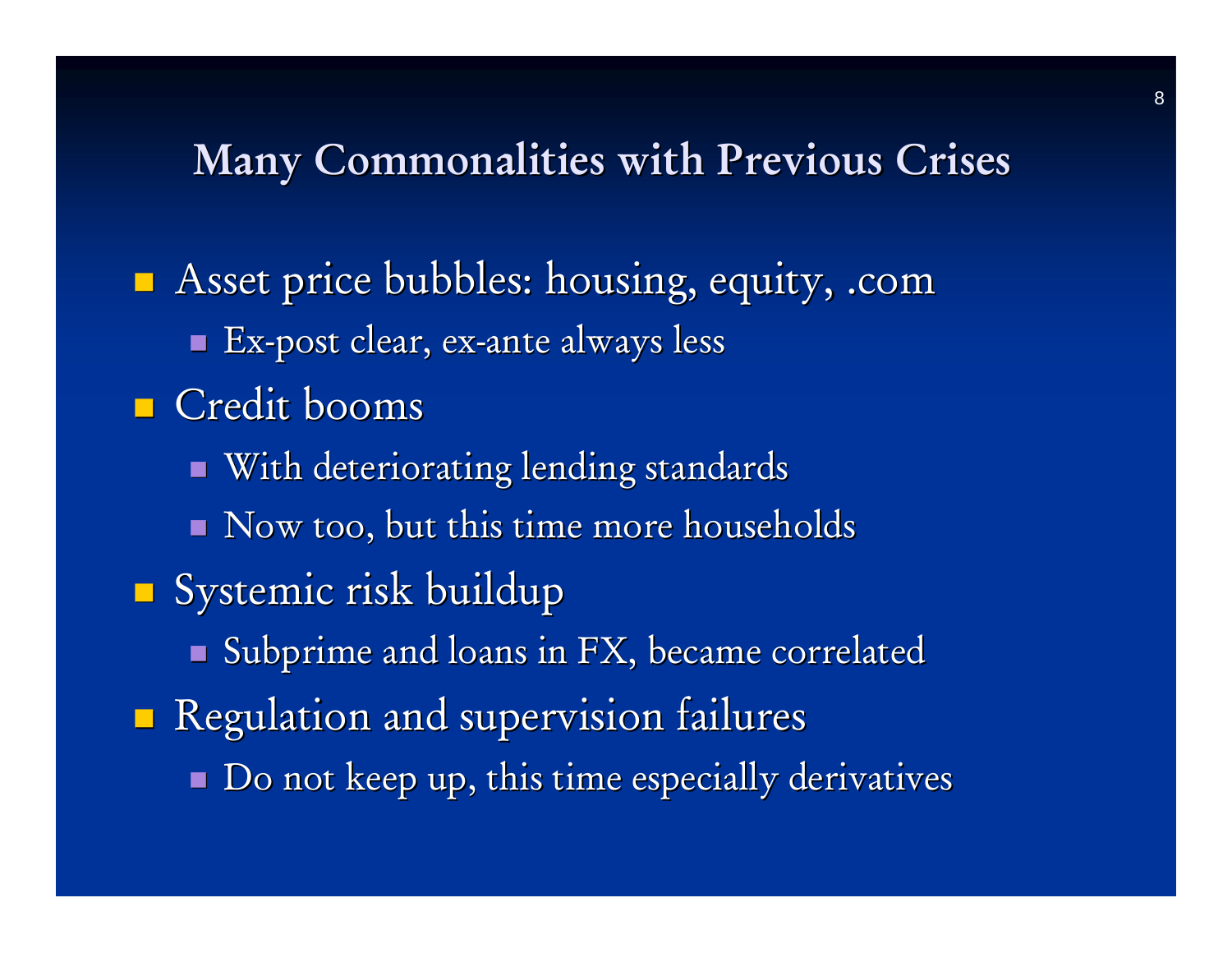### **A Housing Boom Similar to the Big 5 Banking Crisis**



Sources: BIS and Haver Analytics.

1/ House price index is equal to 100 five year prior to banking crises. Big Five refers to the average of indices for the 5 major banking crises. For the current crisis in the United States, the beginning date is assumed to be 2007:3.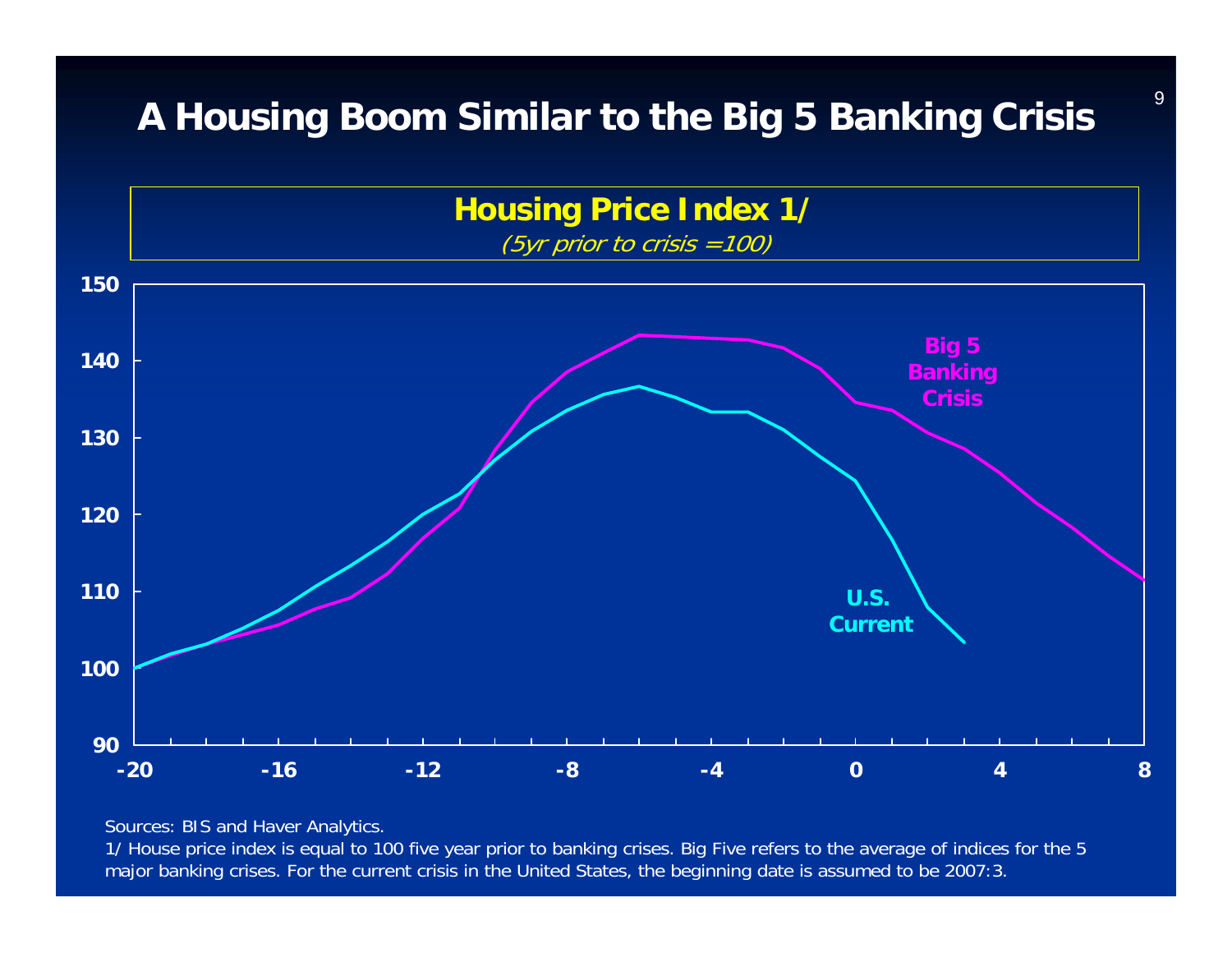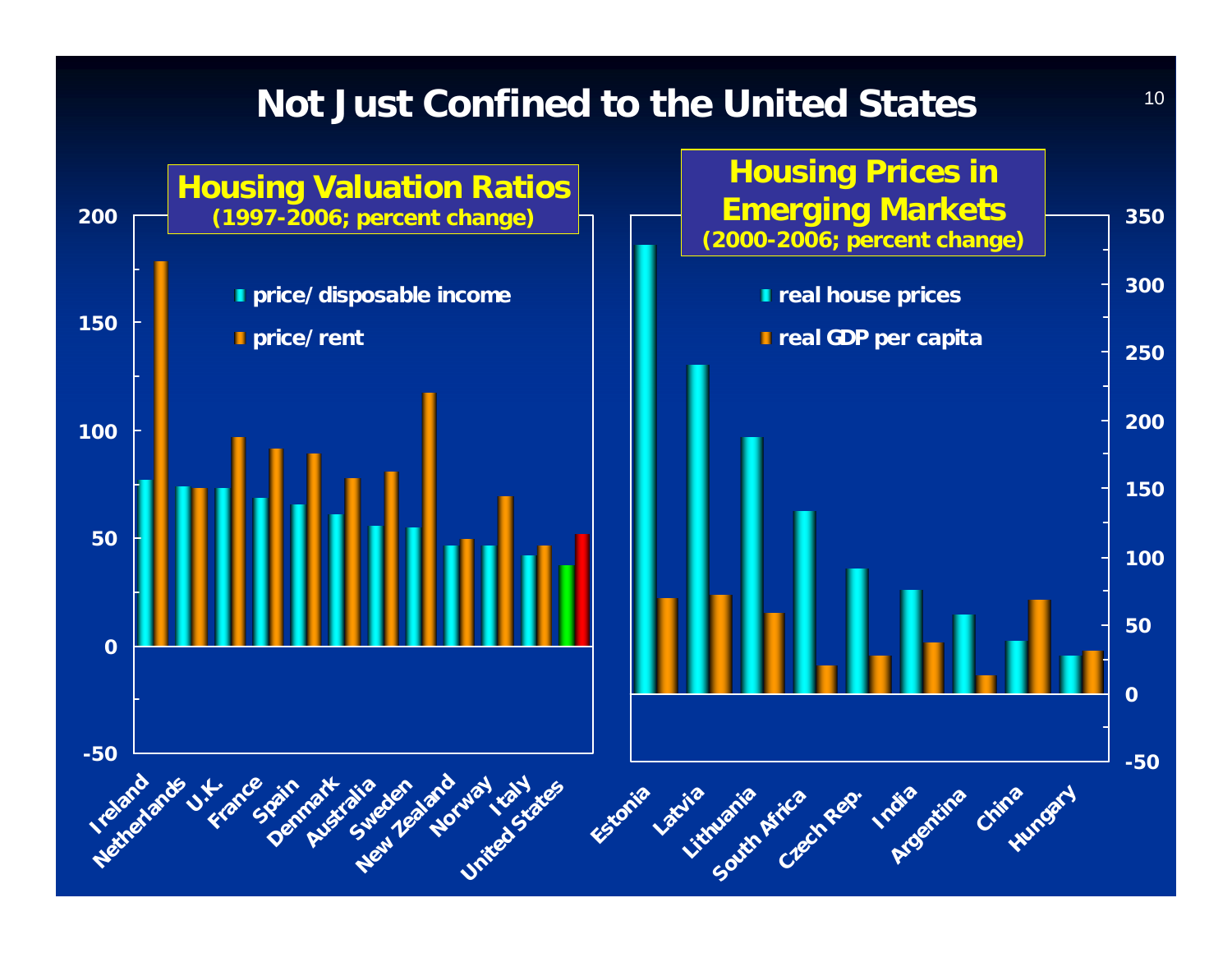**Equity Prices Also Increased (in Moderation), But Different Cycle**

11



Source: IMF, International Financial Statistics.

1/ Equity price index is equal to 100 five year prior to banking crises. Big Five refers to the average of indices for the 5 major banking crises. For the current crisis in the United States, the beginning date is assumed to be 2007:3.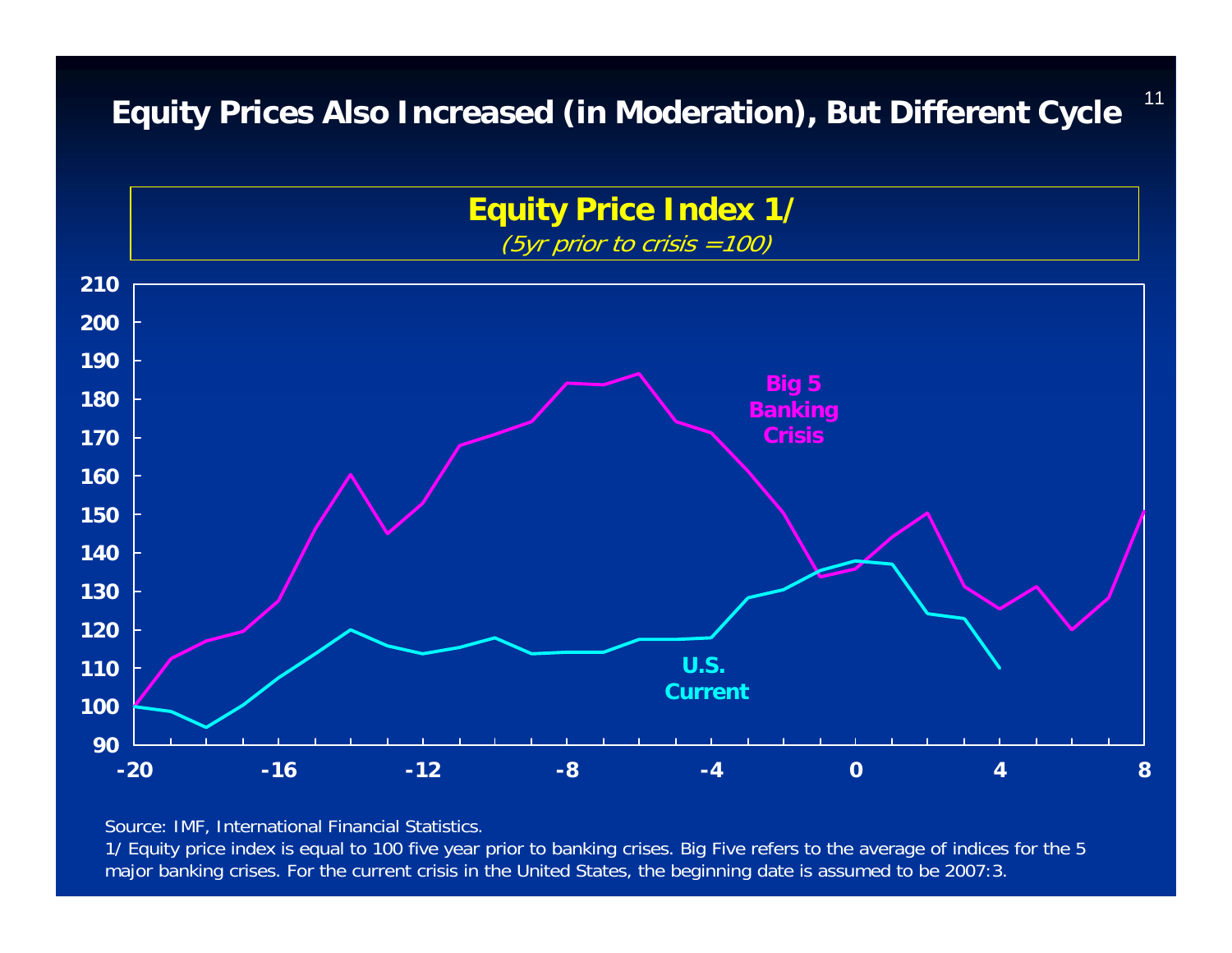# In Emerging Economies Capital Flows Led to Credit Boom<sup>12</sup>

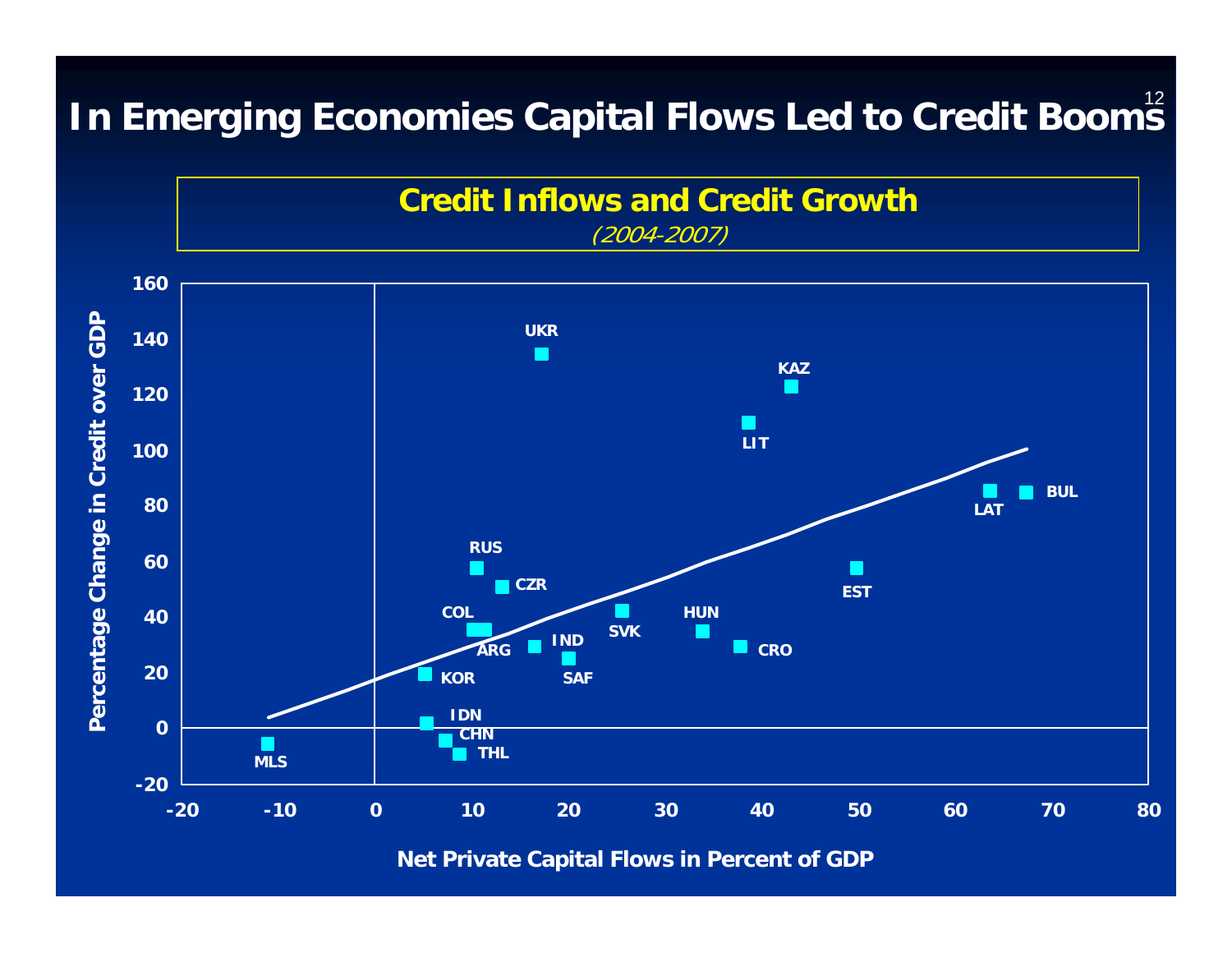**New Elements of the Crisis New Elements of the Crisis(Leverage, Opaqueness, Central Role of Households, and Interconnectdeness)**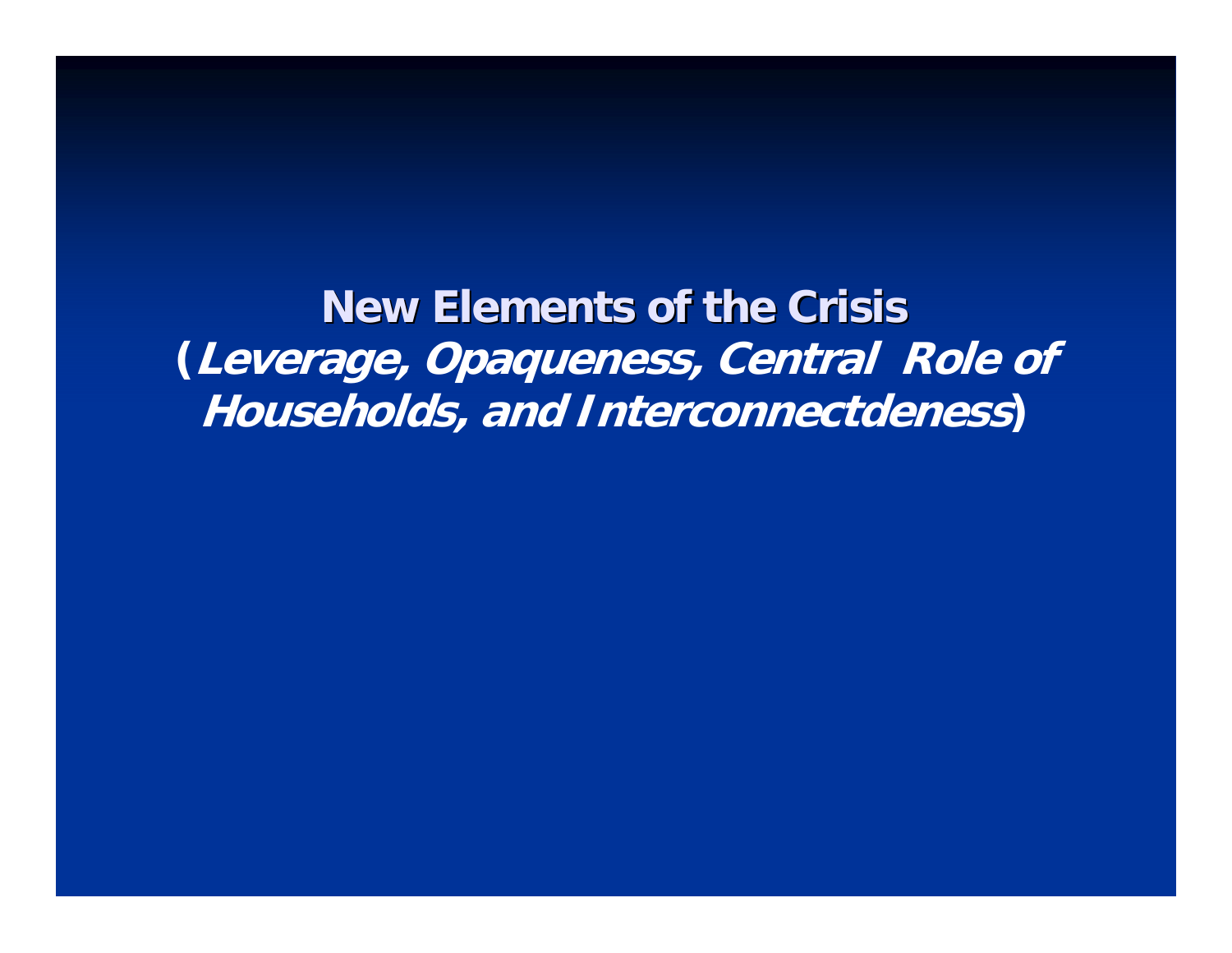## Some New Dimensions of the Crisis

**Increased opaqueness** Securitization: poorer risk assign, monitoring Harder to value once crisis started  $\blacksquare$  Financial integration  $\&$  interconnectedness **Larger capital flows /cross-border positions** Greater connection between markets  $\blacksquare$  Increased role of leverage a.  $\blacksquare$  In many sectors and markets  $\blacksquare$  Central role of households Gomplicating restructuring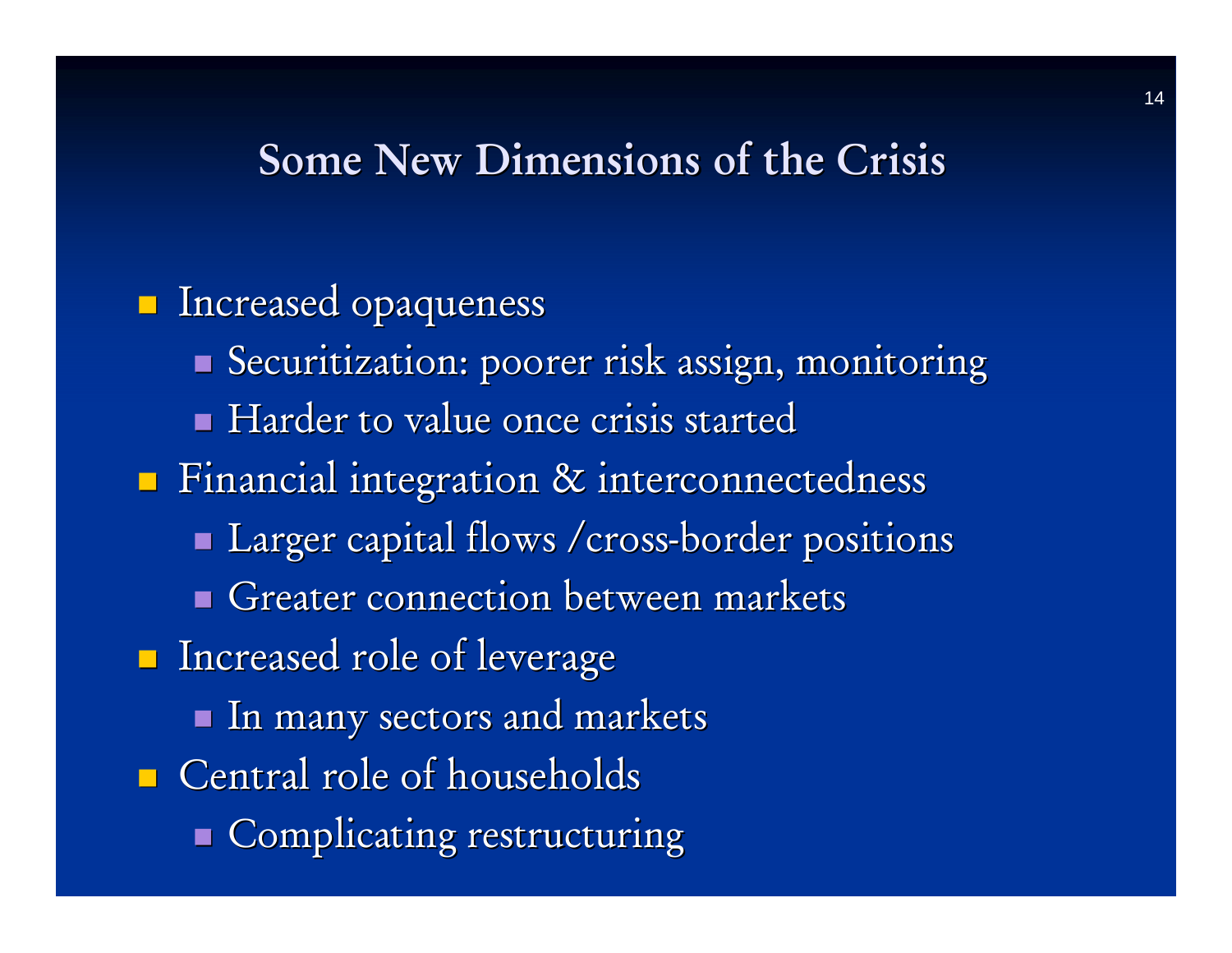#### 15**Expanding (Non-Conforming) Mortgage Securitization Accompanying the U.S. Housing Boom**

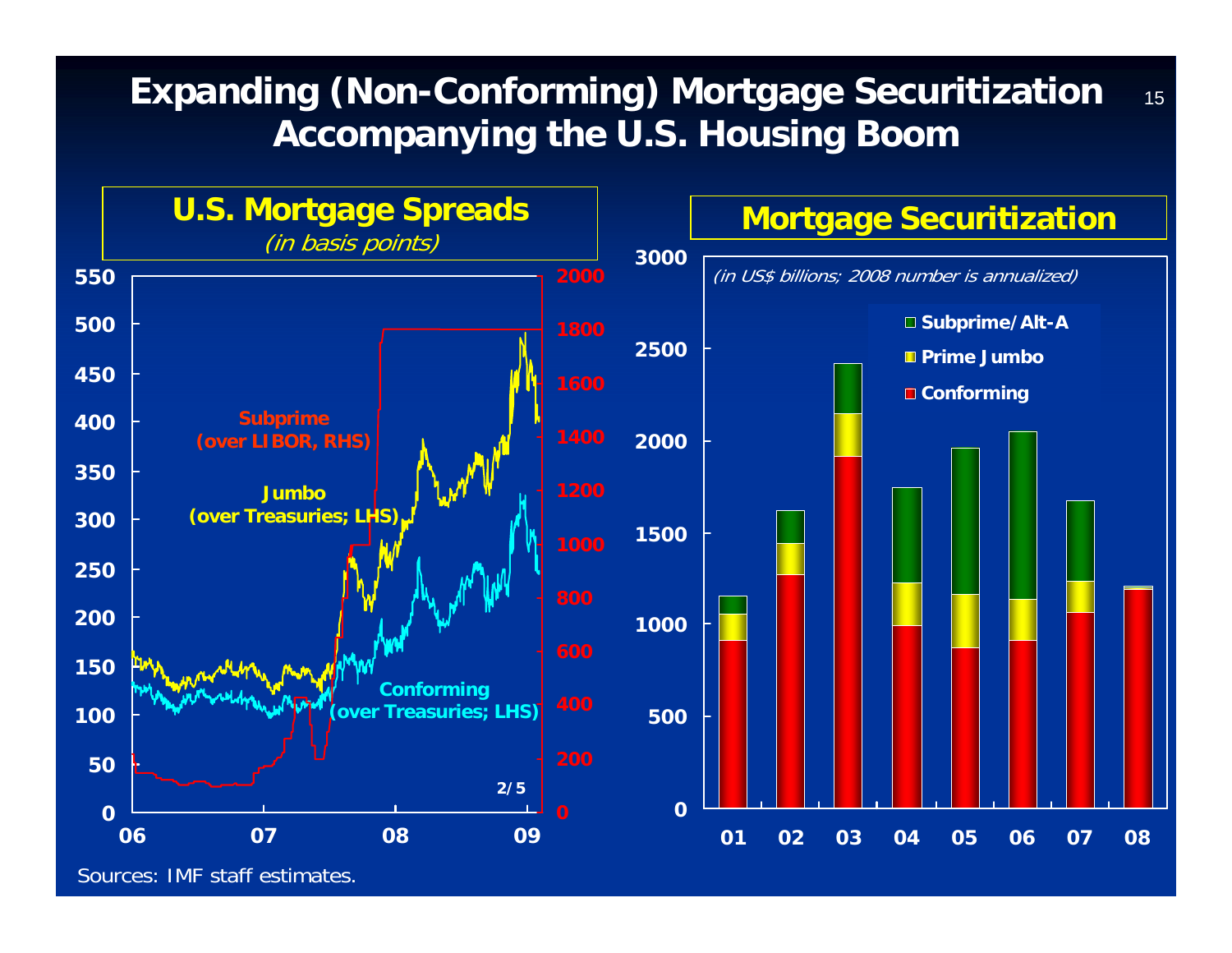# **Rapid Increase in "Opaque" Instruments**



**Quarterly** 

Source: Financial Times article on February 5, 2009.

### **Historical Downgrades of Structured Products** ('000)

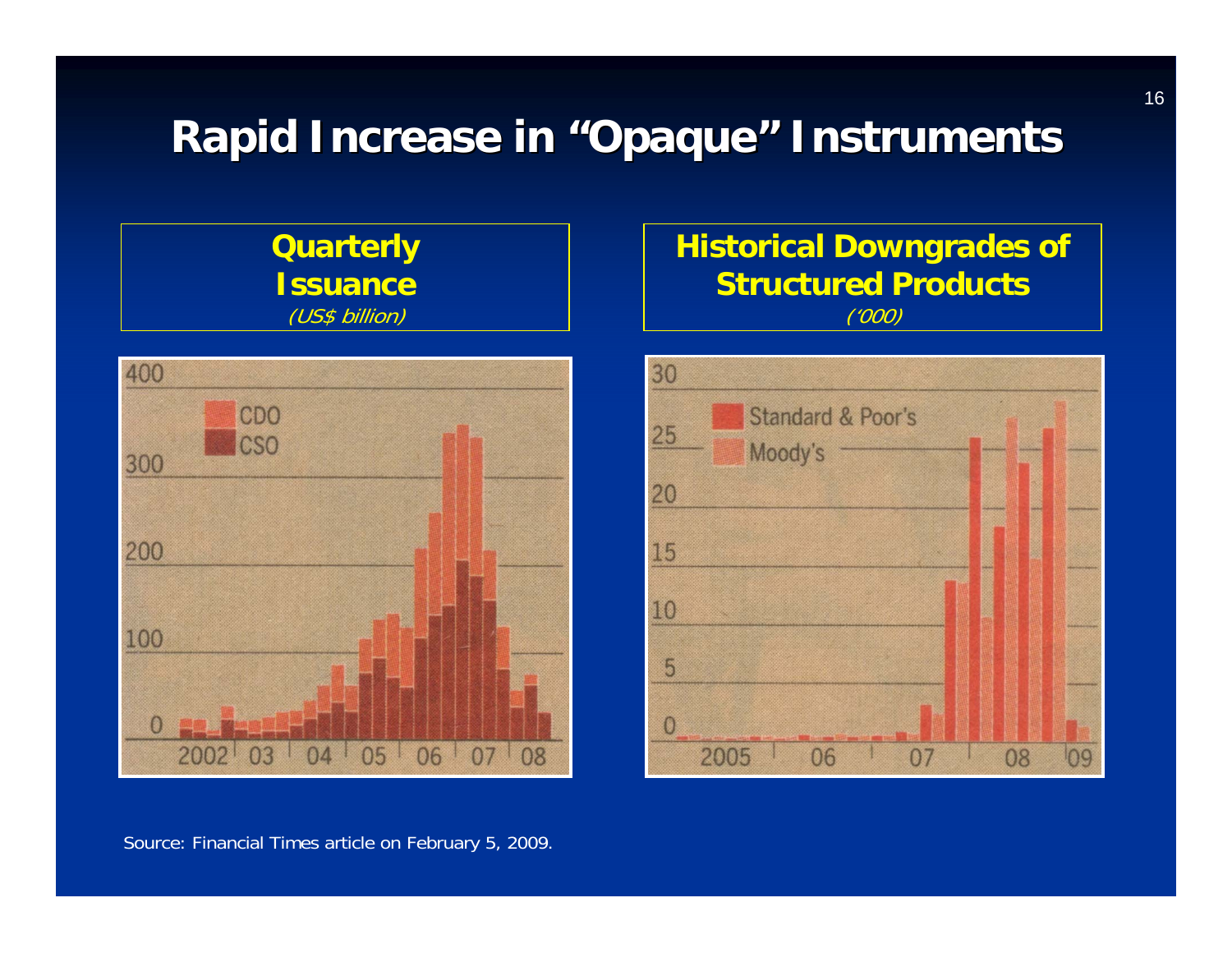### 17**Rising Interconnectedness in Bank Lending & Exposures**





**1/ Foreign currency claims on home country residents are excluded.**

**2/ Danish, Finnish, Norwegian and Swedish banks.**

**3/ Total international claims excluding those booked by Japanese, Nordic and US banks.**

**4/ On an ultimate risk basis and excluding inter-office transfers.**

**5/ Foreign claims vis-à-vis entities (banks and non-banks) in advanced economies, booked by banks headquartered in the countries shown.**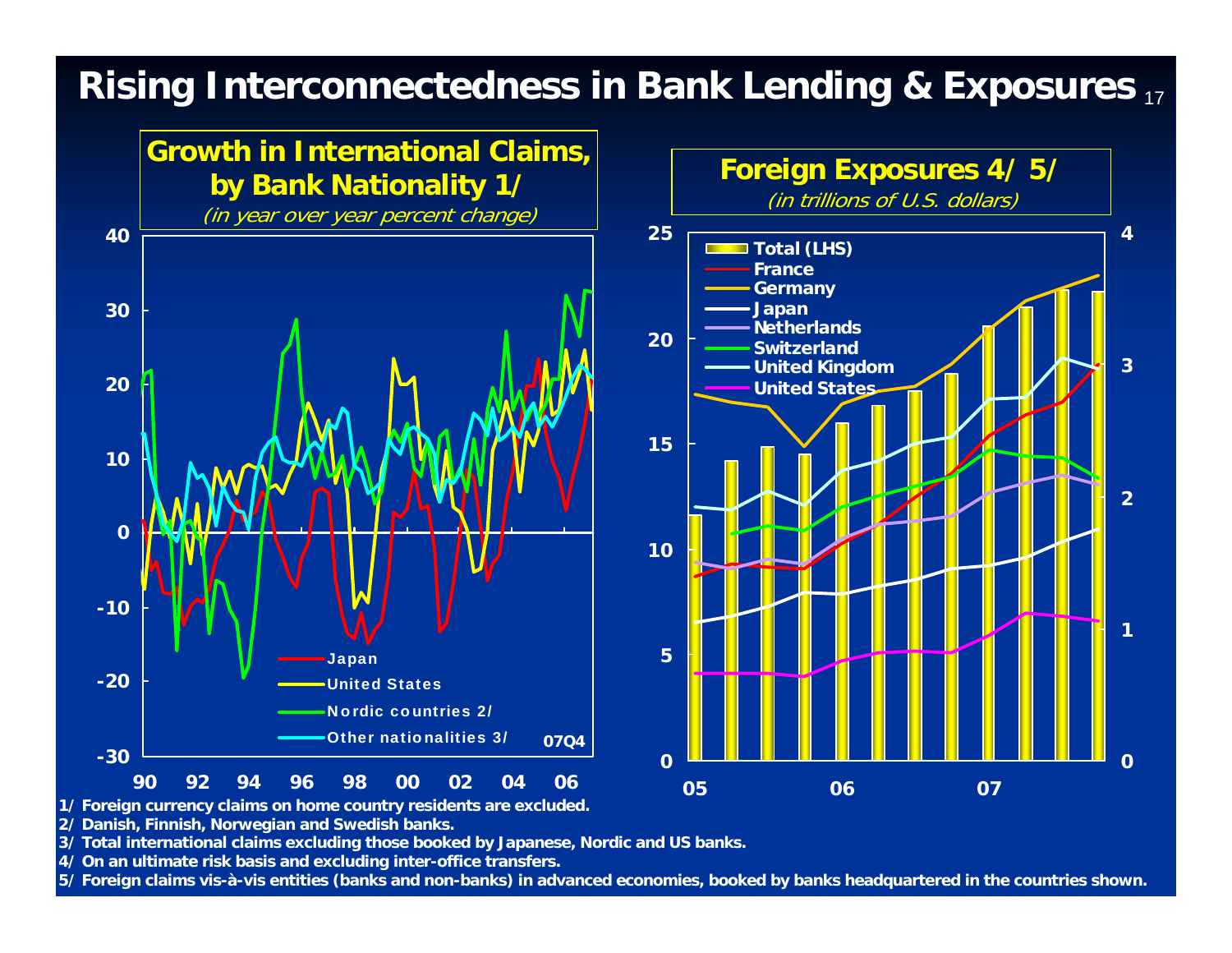#### **Rising Leverage in Investment & Commercial Banks**

(total assets relative to household assets; percent change since 2000)

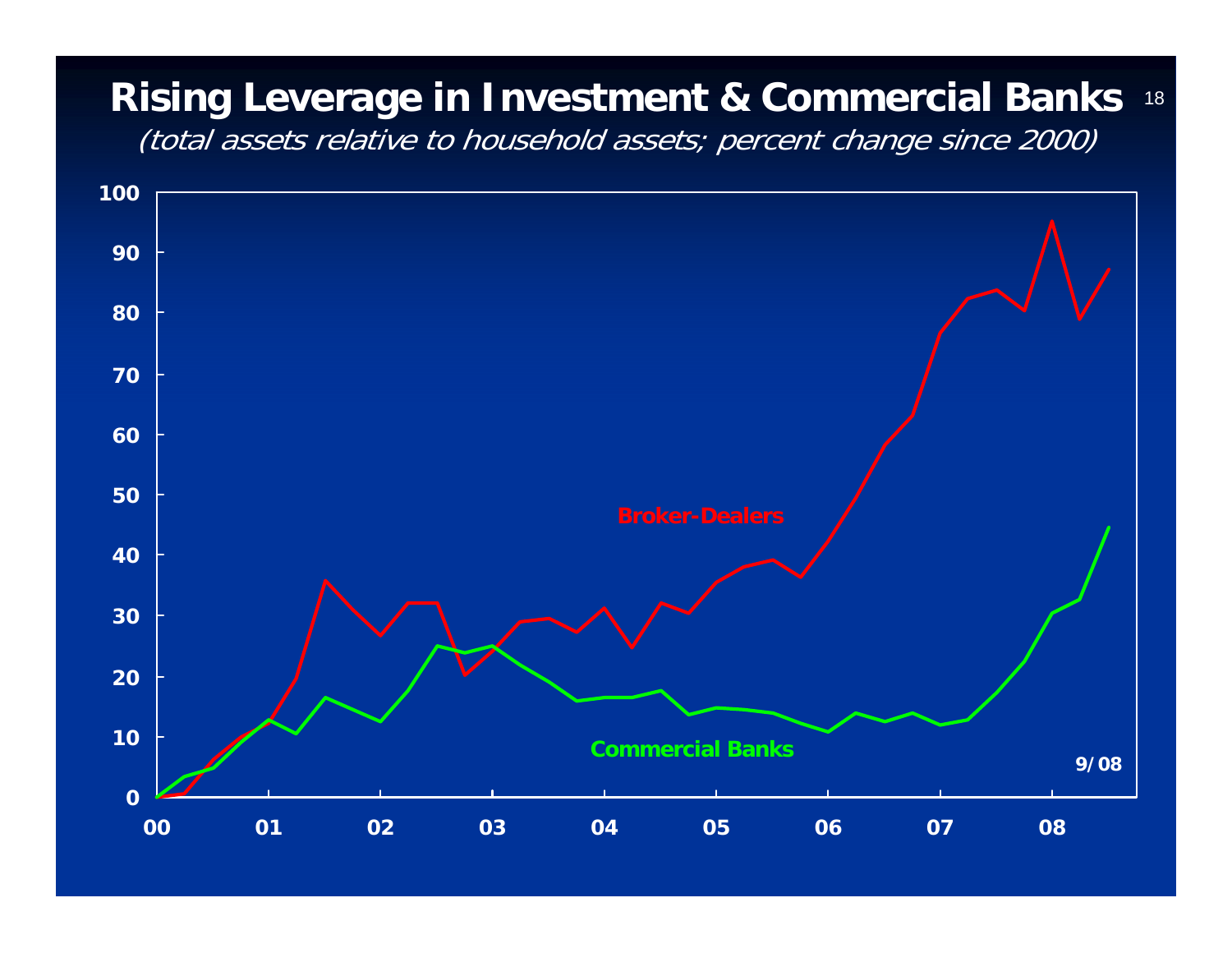### **Rising U.S. Household Leverage and Declining Savings**

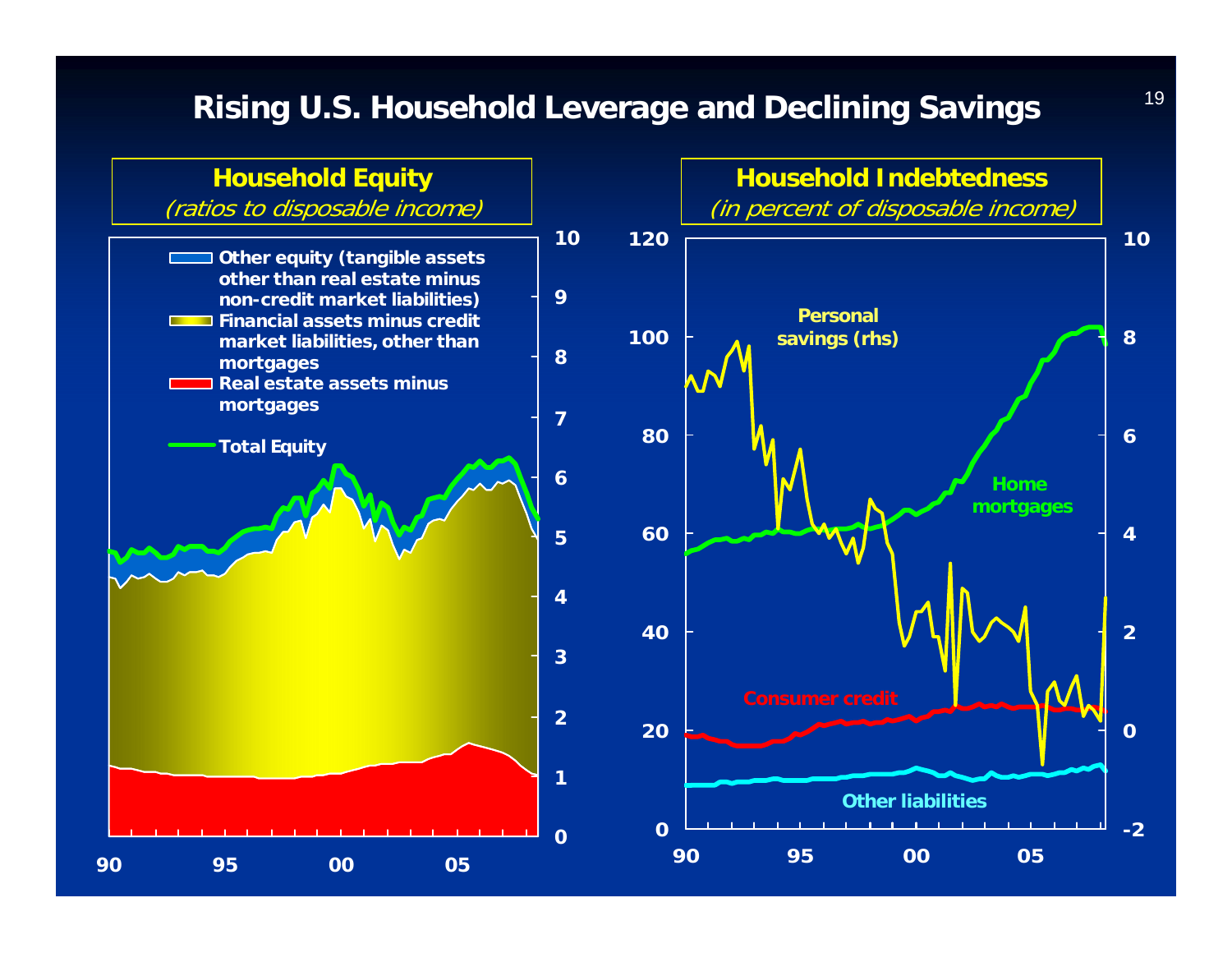**Where Are We Now? (Systemic Risks Remain High)**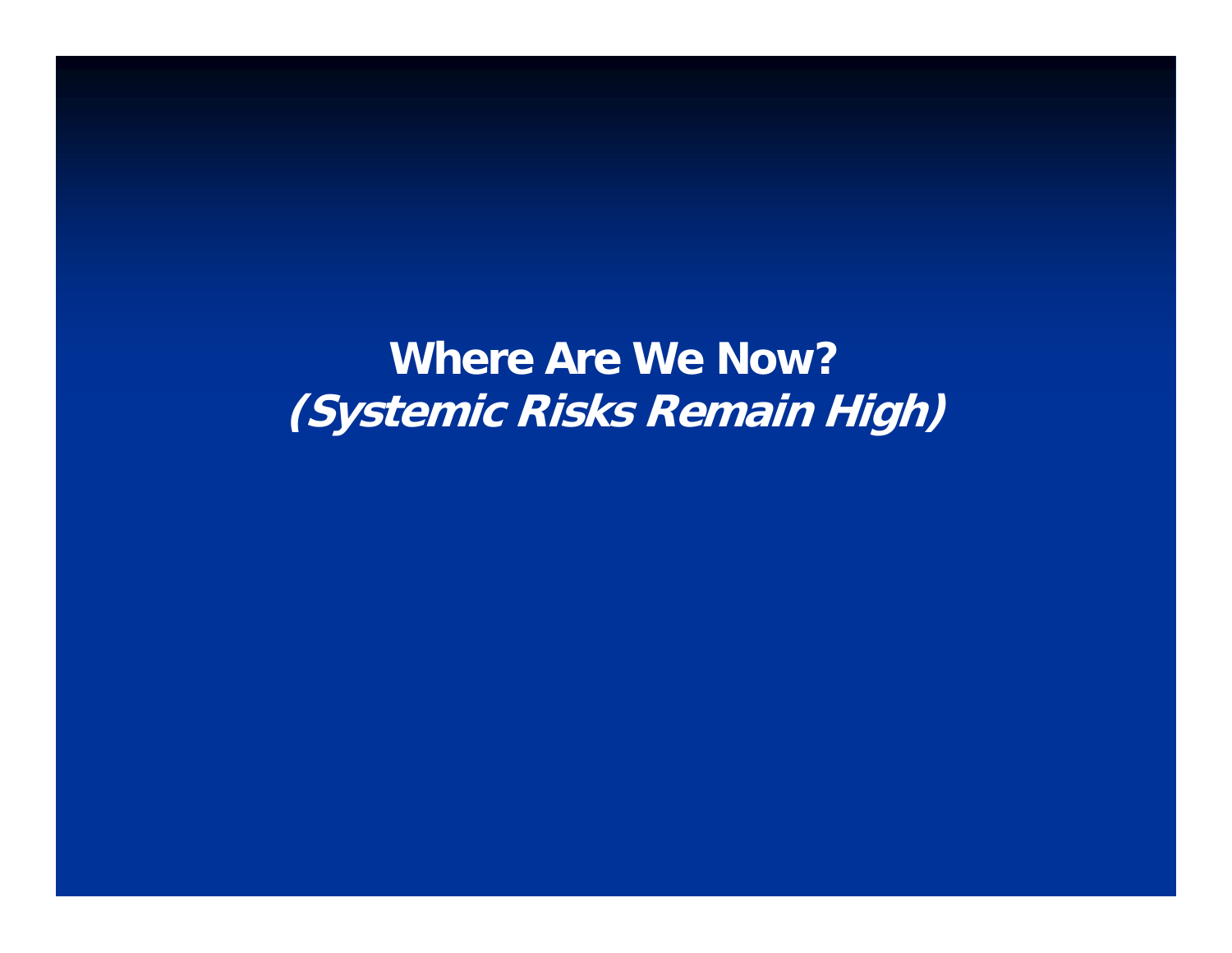### **Systemic Risks Remain Elevated Despite Government Interventions**

### **CDS Spreads for High-Grade Financials (basis points)**

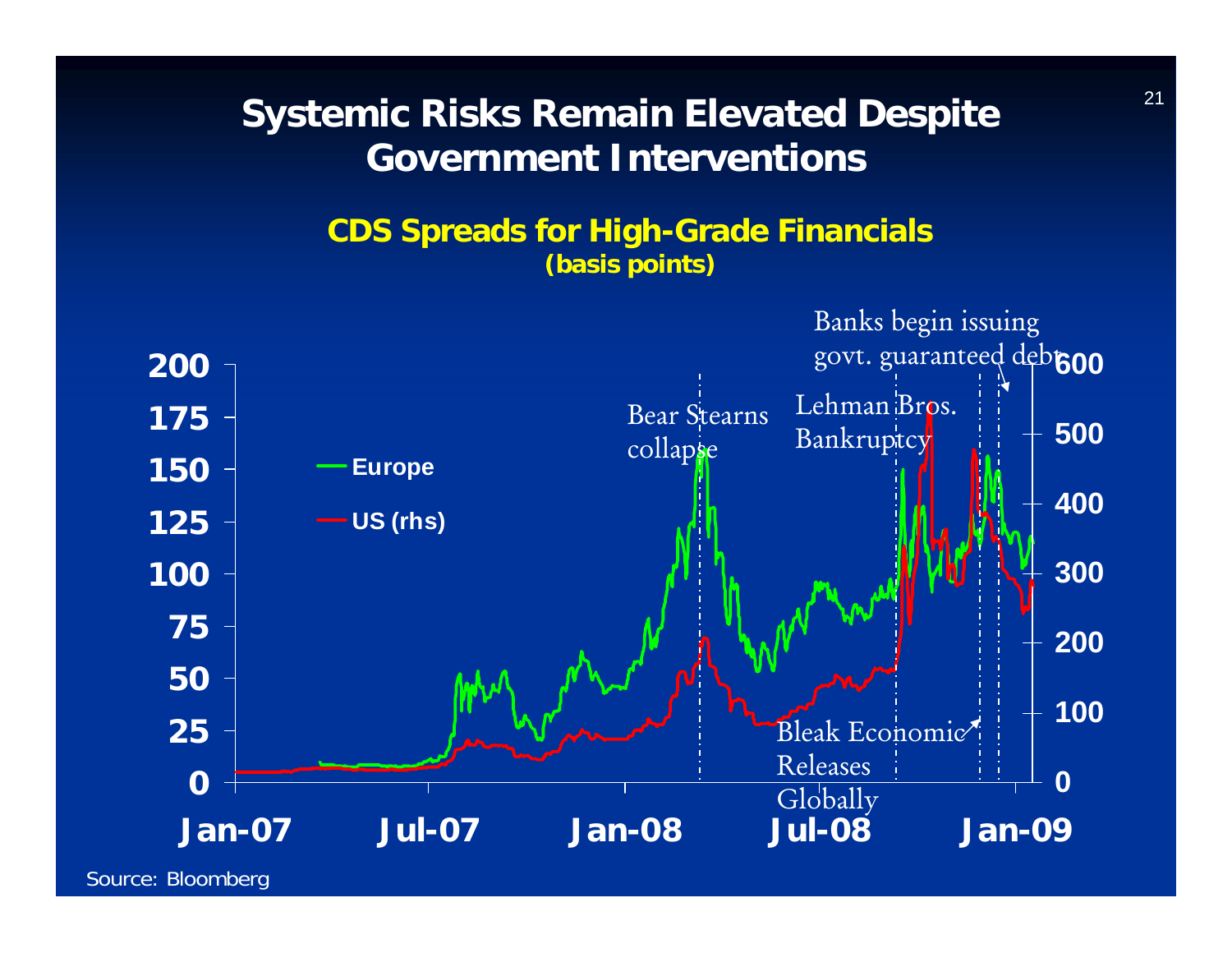**Credit Deterioration is Deepening and Spreading**

### **Estimates of Potential Financial Sector Writedowns on US Assets (as of January 2009)**



Numbers are in \$ Billions

Source: Staff Estimates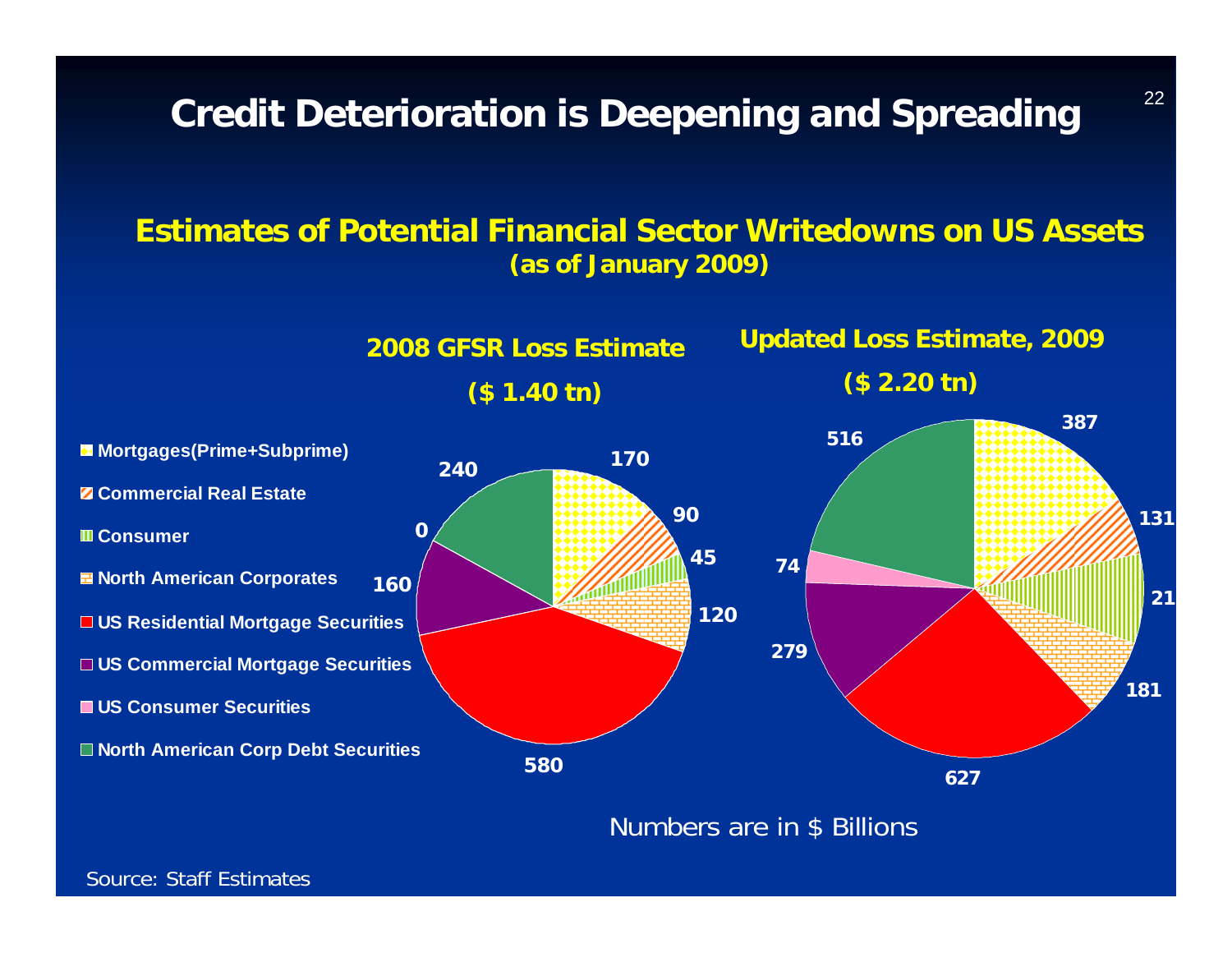**Interbank Spreads have Declined Sharply, But Interbank Liquidity Remains Impaired**

**Libor-Overnight Index Swap Spreads (basis points)**

### **Spot and Forward LIBOR-OIS Spreads (basis points)**





Source: Bloomberg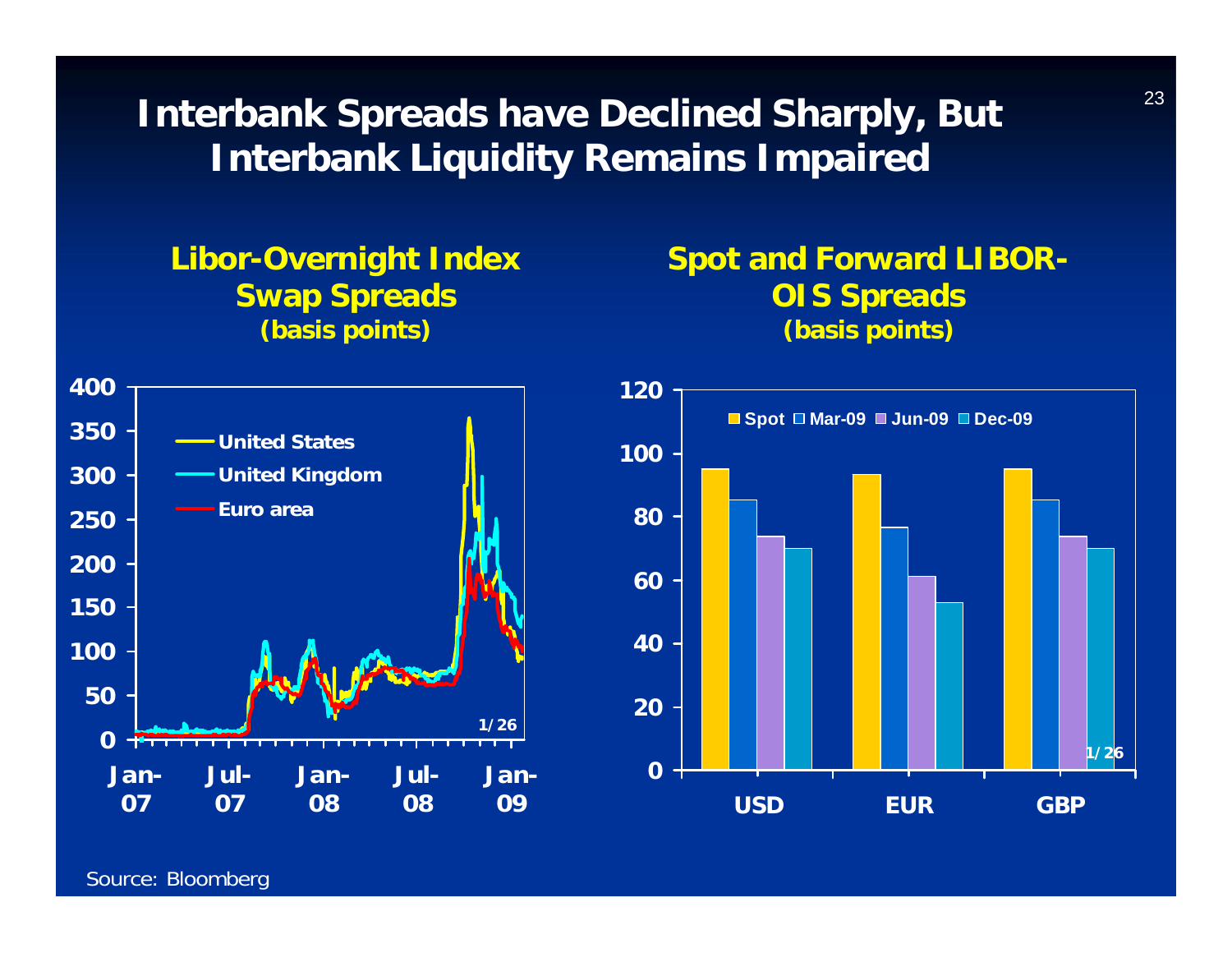### **Dramatic Declines in Equity Markets and Confidence**



24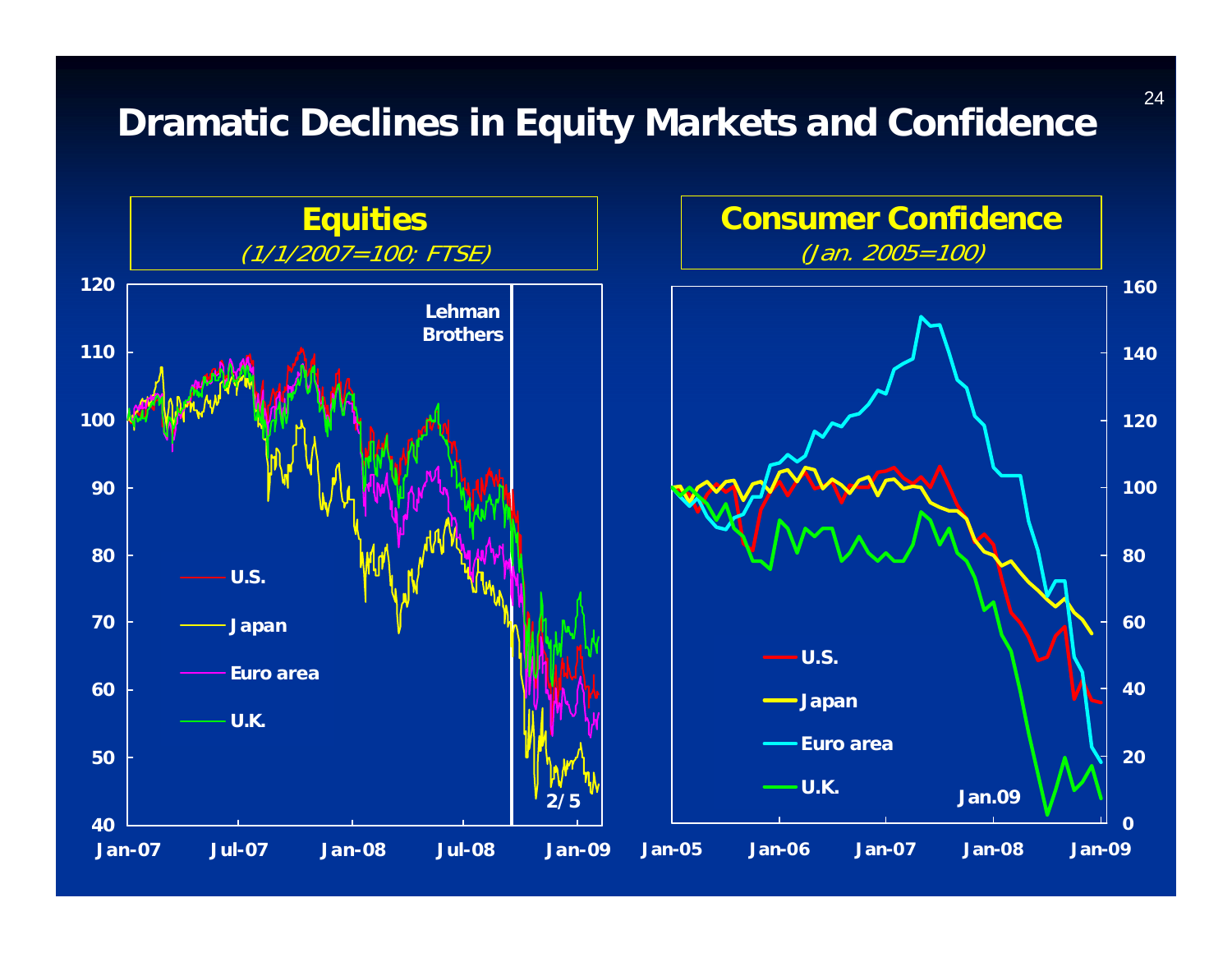### Market Stress Levels At Historic Highs

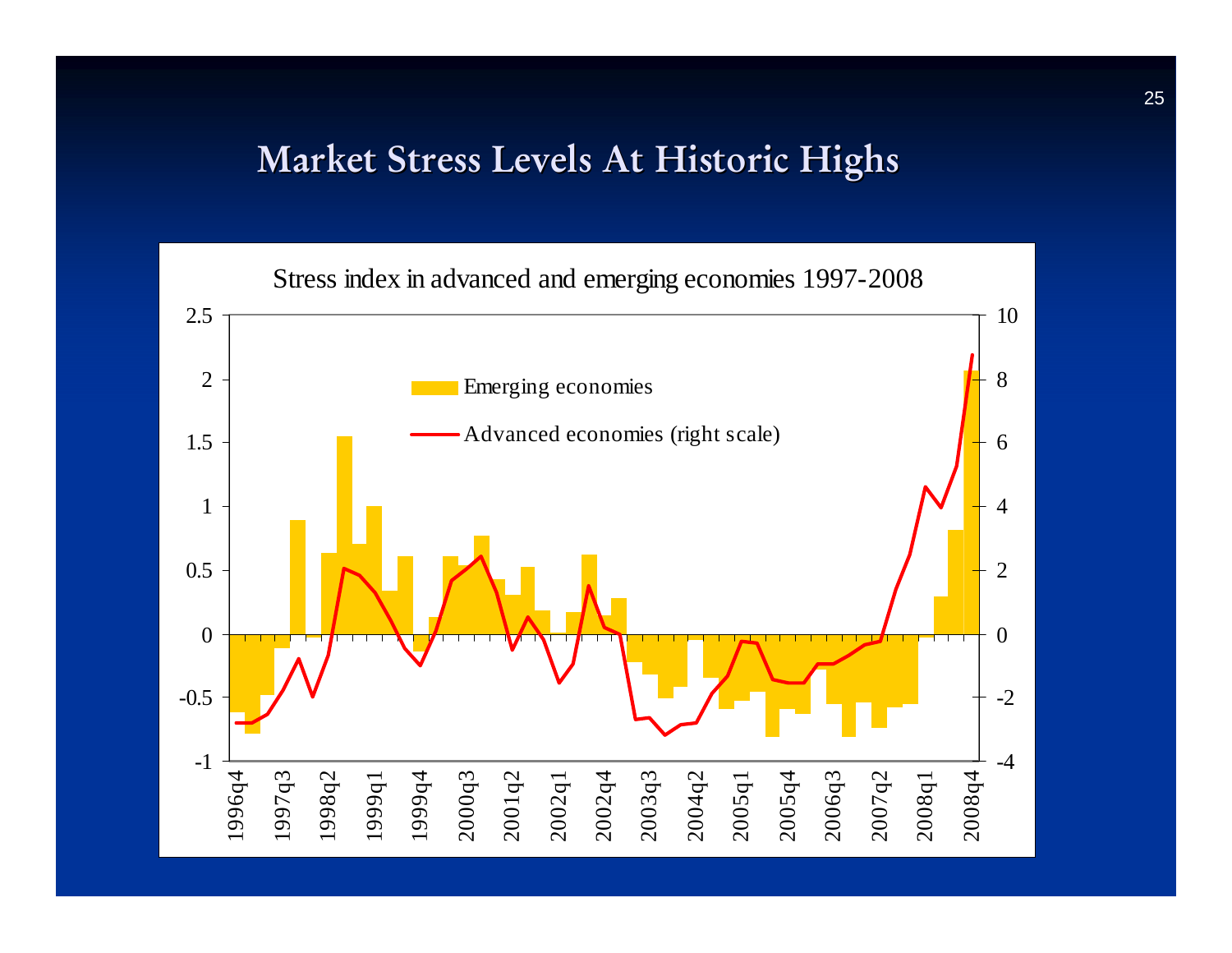# **Preliminary Lessons from the Crisis**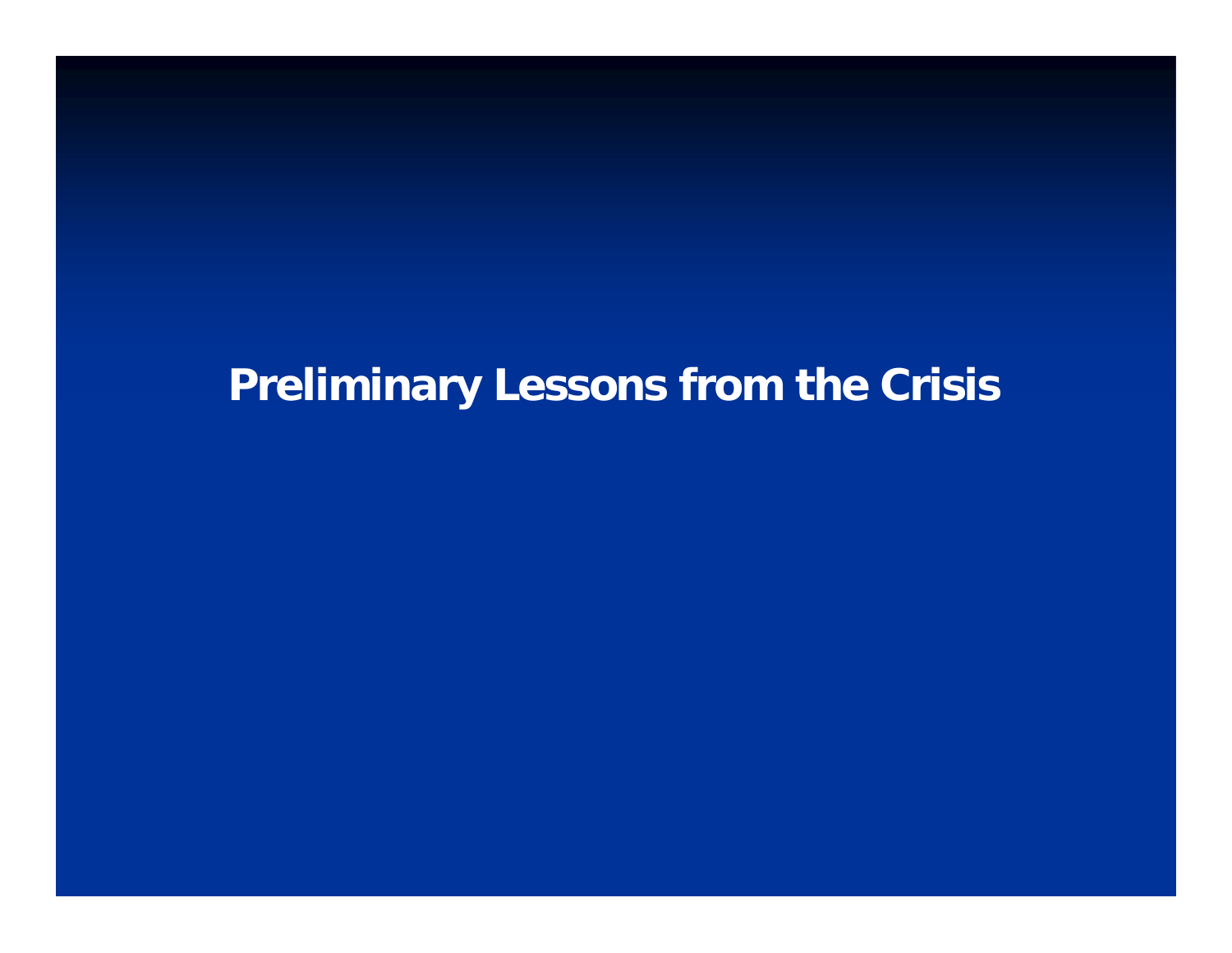### **Preliminary Lessons From the Crisis**

- $\blacksquare$  Macroeconomic policies and financial stability considerations were not sufficiently integrated
- $\blacksquare$  Fragmentation of financial regulation promoted regulatory arbitrage, which in turn fueled a shadow banking system – outcome was excess leverage in the system
- п Changing financial landscape of credit creation not matched by updated regulatory frameworks, while oversight not dynamic enough.
- $\blacksquare$ Risk management not strong enough – need for greater emphasis on systemic (macro-prudential) risks.
- $\blacksquare$  Procyclicality of prudential regulations, compensation, and accounting magnified the boom-bust cycles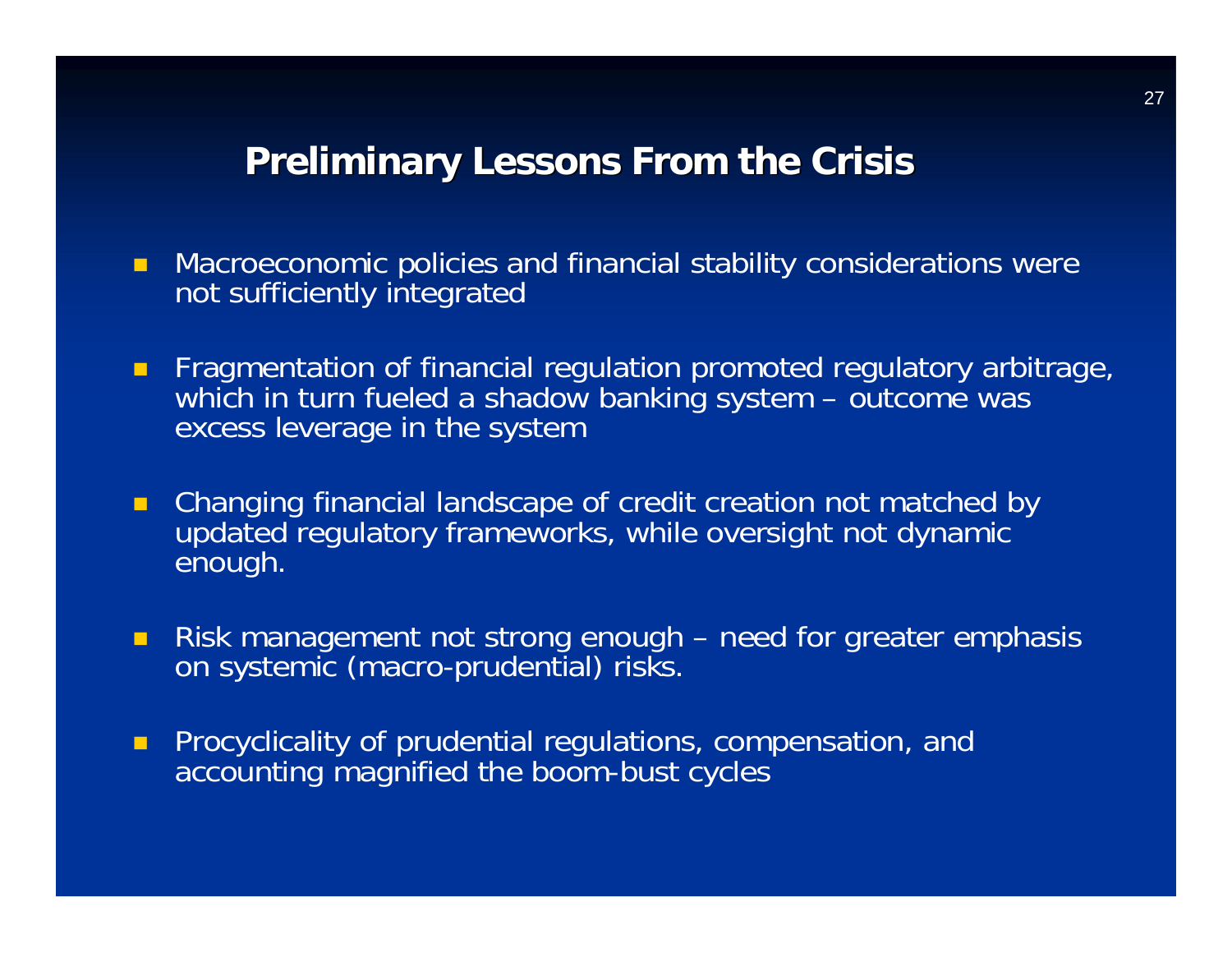# Macroeconomic Policies

p.  $\blacksquare$  Monetary policy and asset bubbles

- $\blacksquare$  "Doctrine:" 1. too hard to predict bubbles; 2. too blunt to  $\blacksquare$ stop; 3. easier to clean up
- $\blacksquare$  Learned less valid when financial sector is involved and leverage is increasing
- $\blacksquare$  And while regulation and supervision should be first defense, may not suffice
- p.  $\blacksquare$  Fiscal policy
	- $\blacksquare$  Build buffers in good times to create headroom
	- $\blacksquare$  Adjust tax policy to avoid encouraging leverage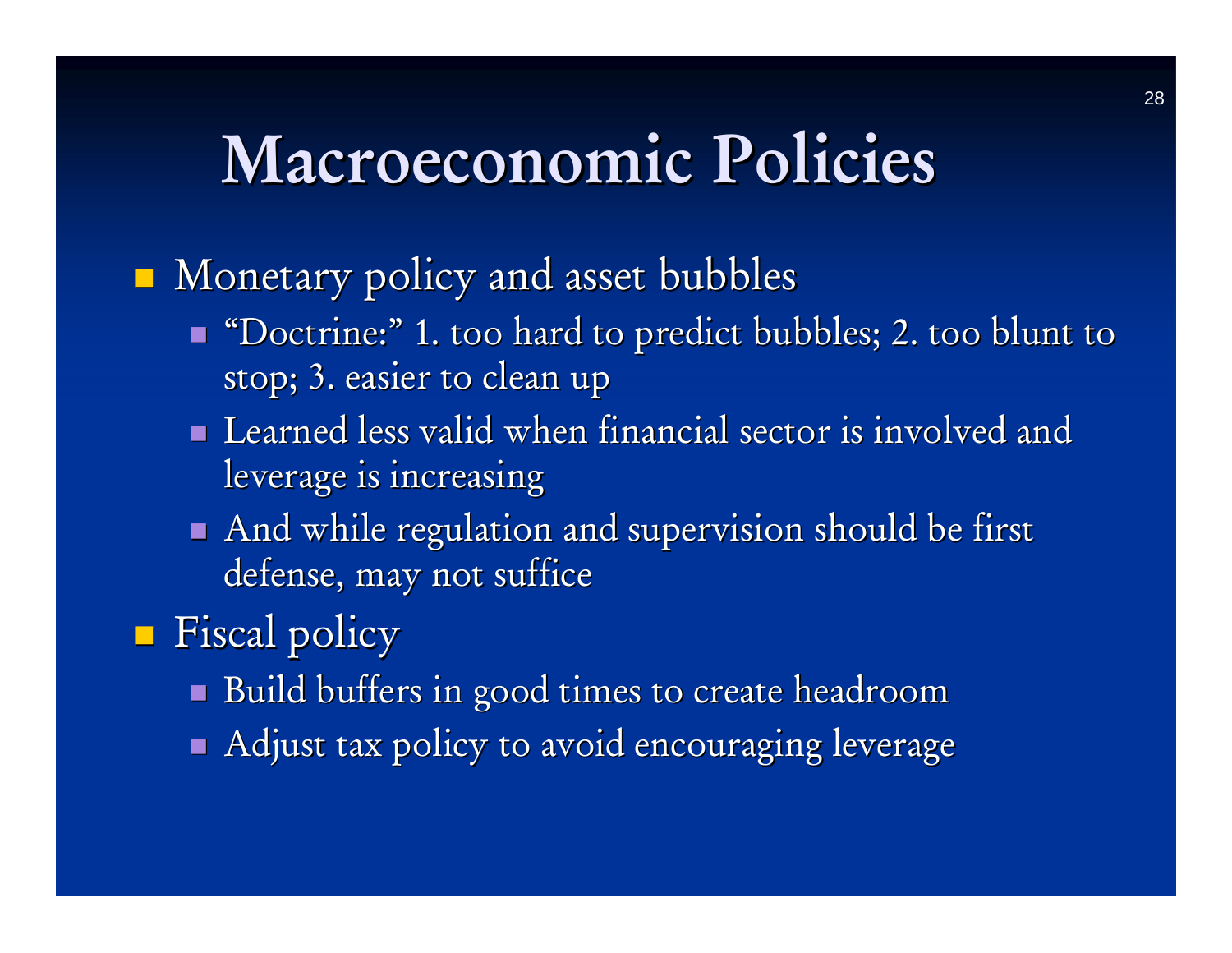# Regulation and Supervision

#### $\blacksquare$ Regulatory perimeter

- Broaden to capture systemic institutions and anchor it on activities<br>(not institutions); retain flexible perimeter
- **Consider systemic risk/interconnections more**
- $\blacksquare$  Market discipline
	- Reduce conflict of interests, encourage due diligence
	- $\blacksquare$  Discourage too large/connected and ramp up oversight
	- Better resolution framework
- **Procyclicality** 
	- Prudential regulation: buffers, leverage ratio, provisioning through the cycle
	- $\blacksquare$  Accounting: complement mean with variance
	- $\blacksquare$  Compensation: risk based and long-term
- $\blacksquare$  Information
	- Reduce gaps; greater transparency on valuation of complex<br>instruments; reporting of both on and off balance sheet exposure to<br>allow systemic risk assessment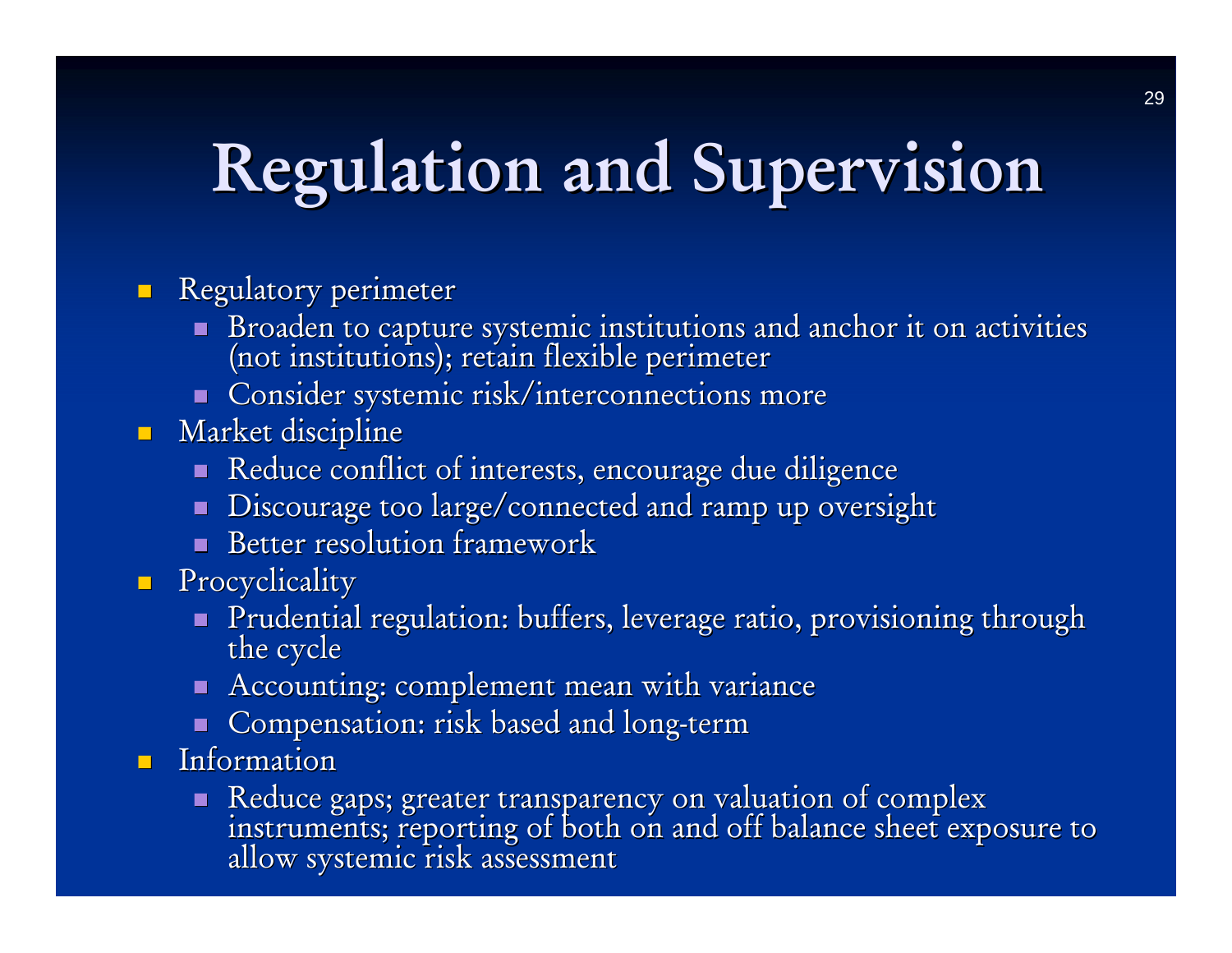# Financial Architecture

- $\blacksquare$  Surveillance
	- $\blacksquare$  Less fragmented, deeper, more integrated, and better communicated
- $\blacksquare$  Multilateralism
	- $\blacksquare$  More coordinated, ex-ante and ex-post
- $\blacksquare$  Financial Regulation
	- Greater convergence in practices  $\&$  rules
	- $\blacksquare$  Especially cross-border, burden sharing
- $\blacksquare$  Financing
	- $\blacksquare$  Larger insurance/ex-ante liquidity/financing mechanisms, backed -up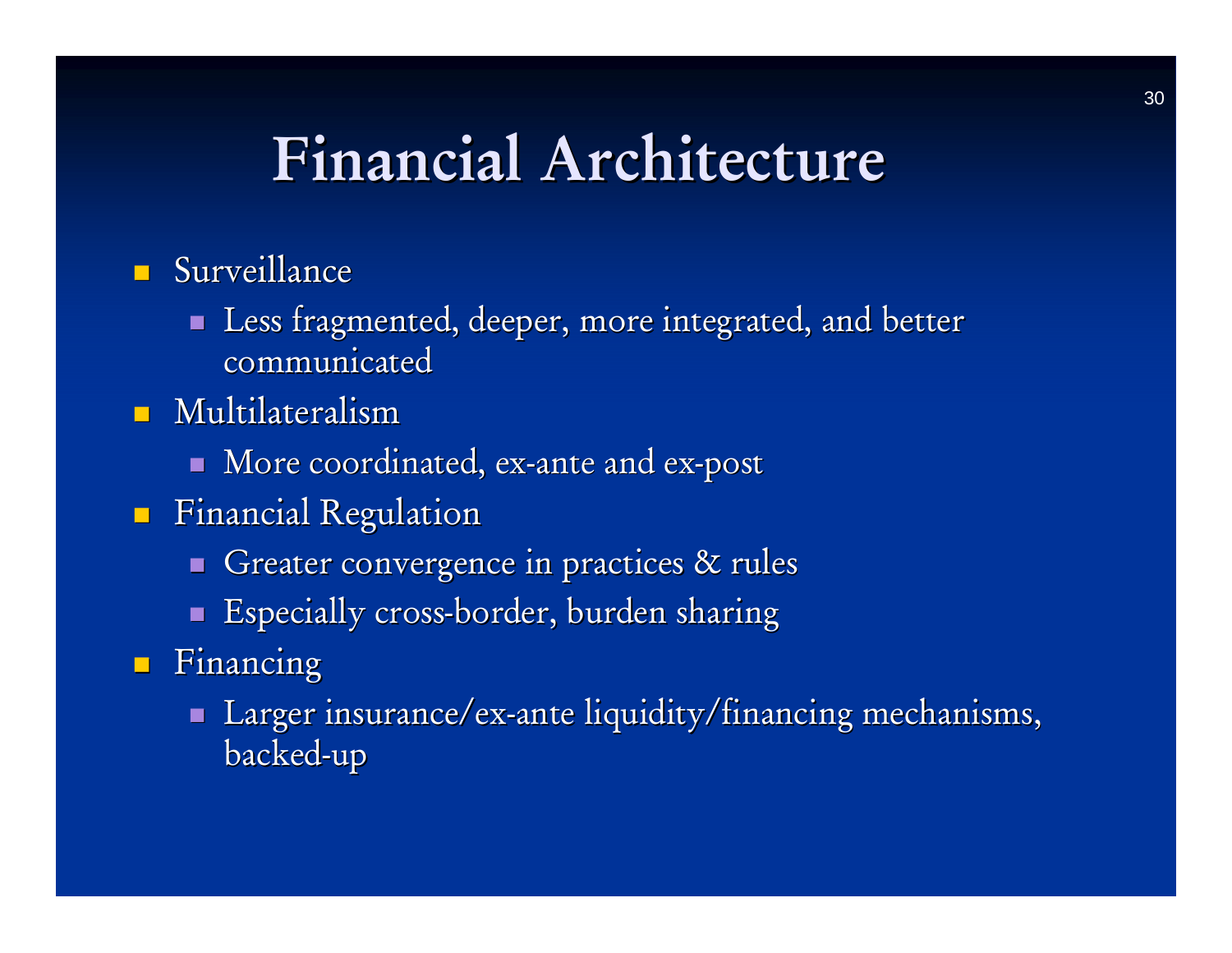**Consequences of the Crisis (Synchronized Recession)**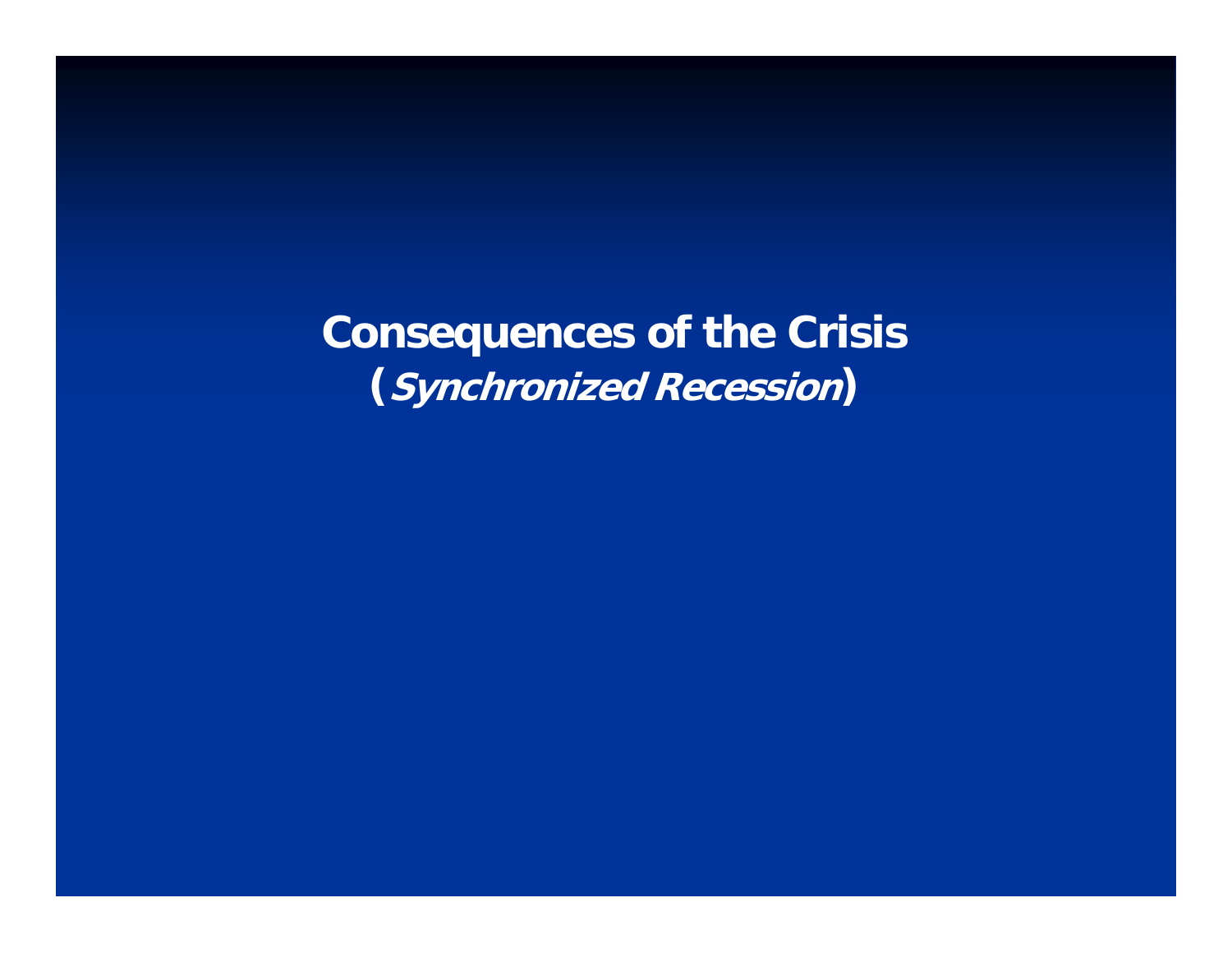### **Global Outlook Has Deteriorated, but Modest Turnaround Anticipated with Policy Stimulus Turnaround Anticipated with Policy Stimulus**

### **WEO Real GDP Growth Projections WEO Real GDP Growth Projections**

(In percent change from a year earlier)

|               | U.S.   | <b>Euro</b> | Japan  | China  | India  | World  |
|---------------|--------|-------------|--------|--------|--------|--------|
| 2009 (Jan.09) | $-1.6$ | $-2.0$      | $-2.6$ | 6.7    | 5.1    | 0.5    |
| 2009 (Nov.08) | $-0.7$ | $-0.5$      | $-0.2$ | 8.5    | 6.3    | 2.2    |
| <b>Change</b> | $-0.9$ | $-1.5$      | $-2.4$ | $-1.8$ | $-1.2$ | $-1.7$ |
| 2010 (Jan.09) | 1.6    | 0.2         | 0.6    | 8.0    | 6.5    | 3.0    |
| 2010 (Nov.08) | 1.5    | 0.9         | 1.1    | 9.5    | 6.8    | 3.8    |
| <b>Change</b> | 0.1    | $-0.7$      | $-0.5$ | $-1.5$ | $-0.3$ | $-0.8$ |

Source: IMF, World Economic Outlook.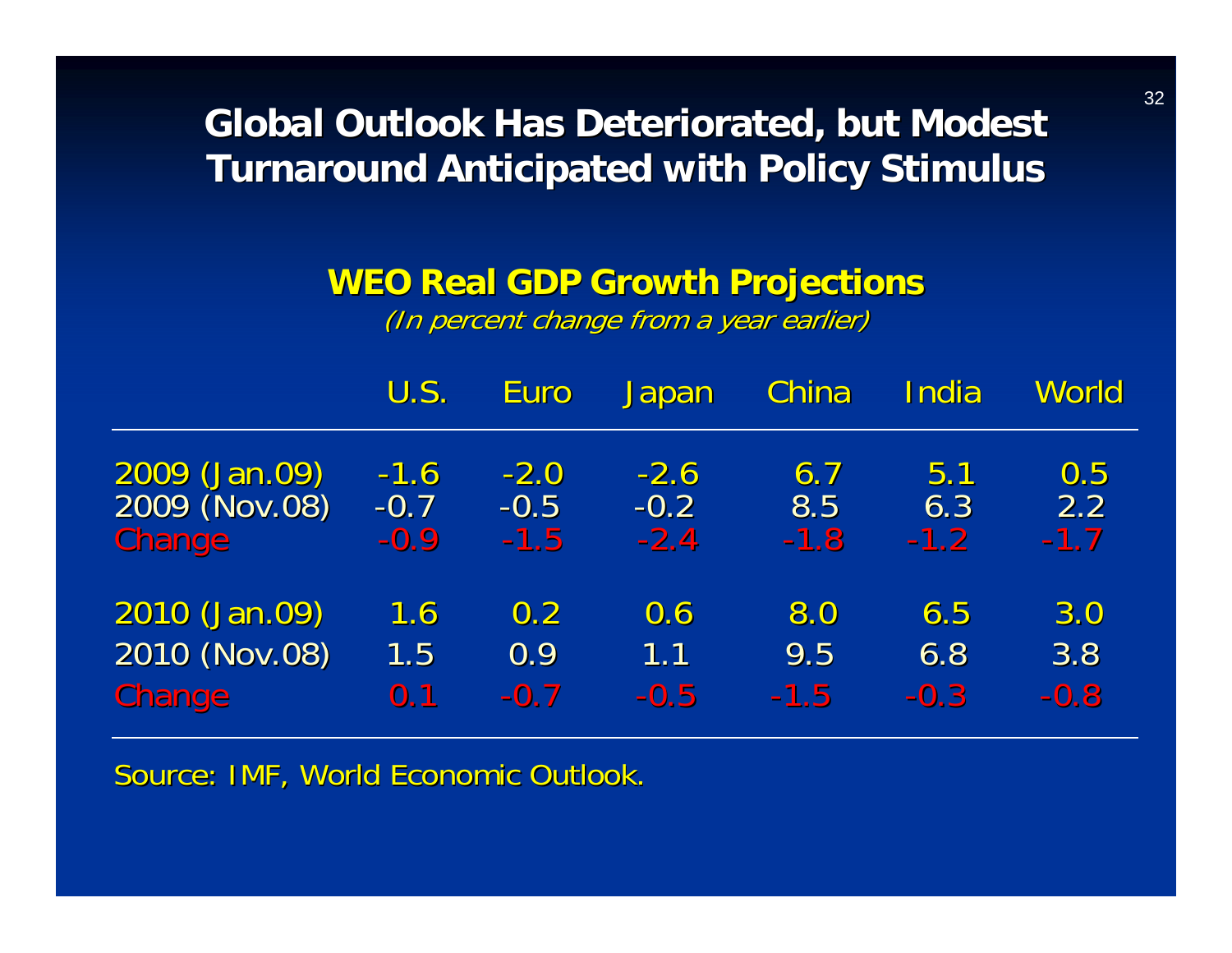### **Behind the Forecasts—Advanced Economies**

Financial stress remains higher than previously envisaged, notwithstanding policy efforts.

- The feedback loop from financial strains to real activity has proven to be stronger than anticipated.
- Output collapse being driven by lower wealth, dramatic declines<br>in confidence, and a "wait and see" attitude of households and " attitude of households and businesses.
- Forecasts assume sizeable fiscal stimulus; financial strains will ease gradually; and U.S. housing market will find a bottom.
- $\Box$  Lower commodity prices should help bolster demand.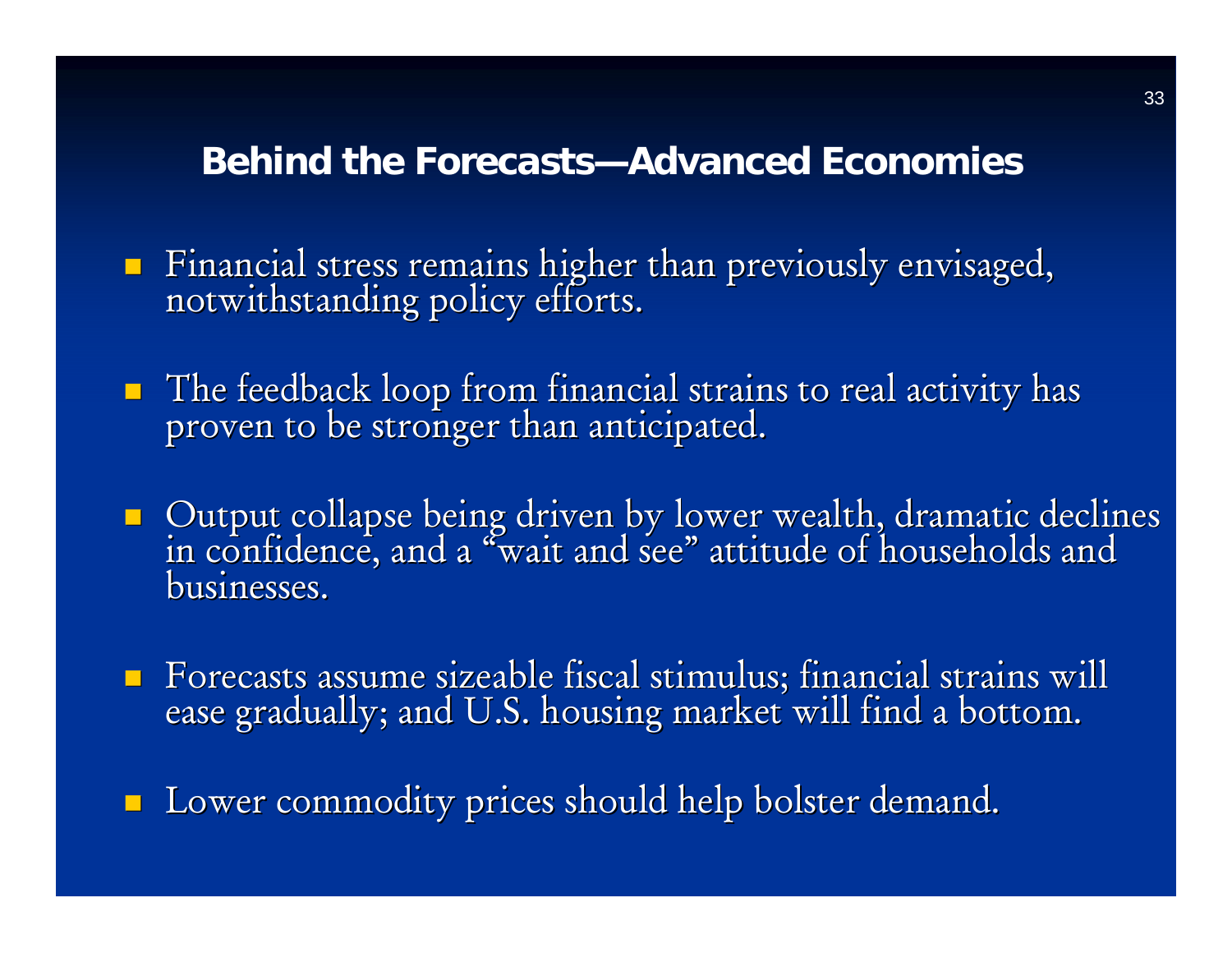### **Deteriorated Outlook Reflects Abrupt Fall** <sup>34</sup> **in Industrial Activity and Global Trade**

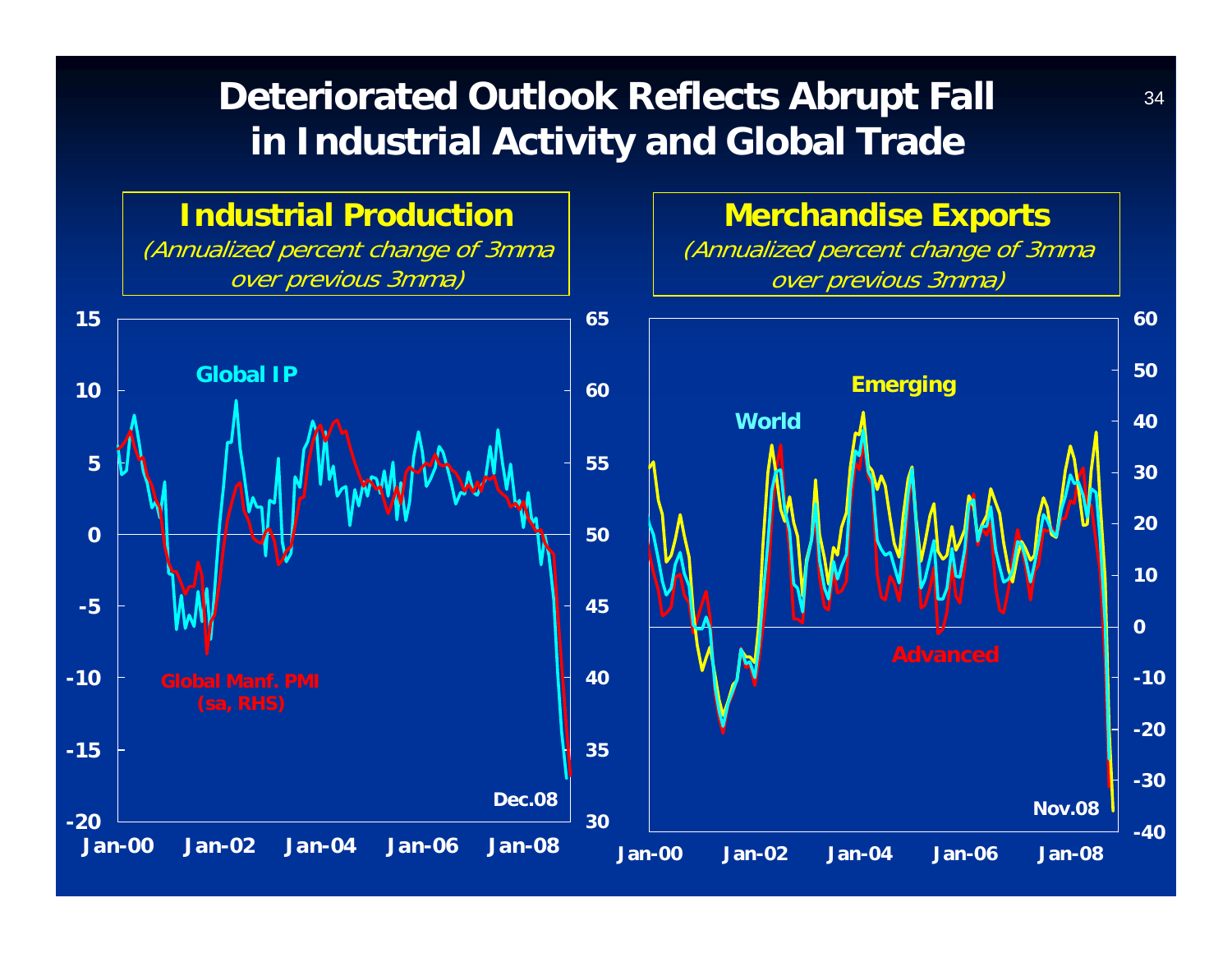#### **Banking Stress Drives Larger and Deeper Downturns**  $^{35}$ **-25-20-15-10-505Cumulative Output Loss**  (percent of GDP) **-1.8-1.5-1.2 -0.9-0.6 -0.3 0.00.3Average Output Loss per Quarter**  (percent of GDP) **-1012345678 Duration**  (quarters) **Recession not preceded by financial stress Recession not preceded by financial stress1 Recession preceded by bank-related financial stress<sup>1</sup>** <sup>1</sup> See Table 4.2 of Chapter 4 of October 2008 World Economic Outlook.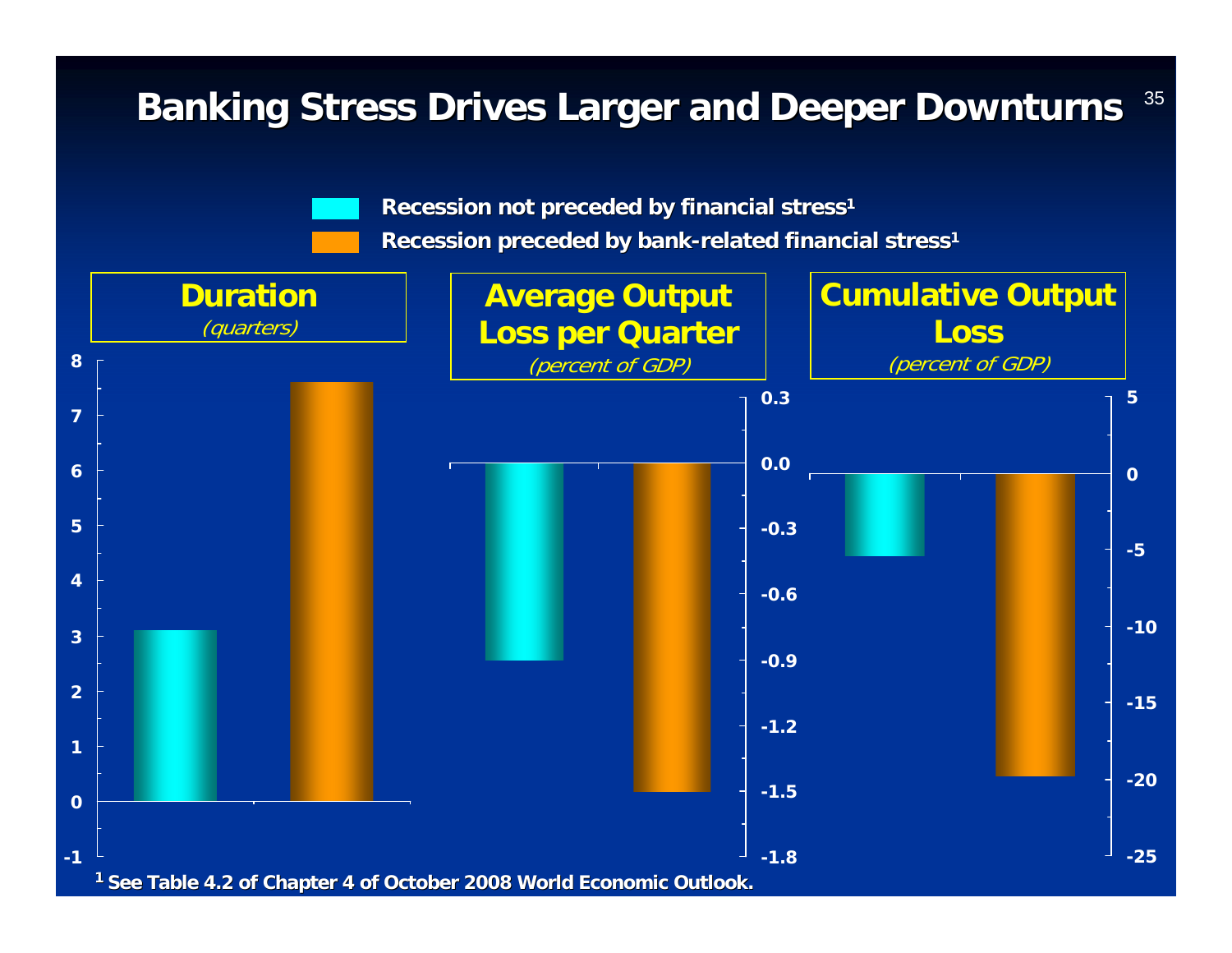### **Current Recession is Likely to be Deeper than** <sup>36</sup> **All Previous Post-war Recessions**

### **U.S. Real GDP Growth: Recessions and Recoveries**

(in percent change from year earlier; quarterly path)



Sources: IMF, World Economic Outlook, Bloomberg L.P. and Haver Analytics.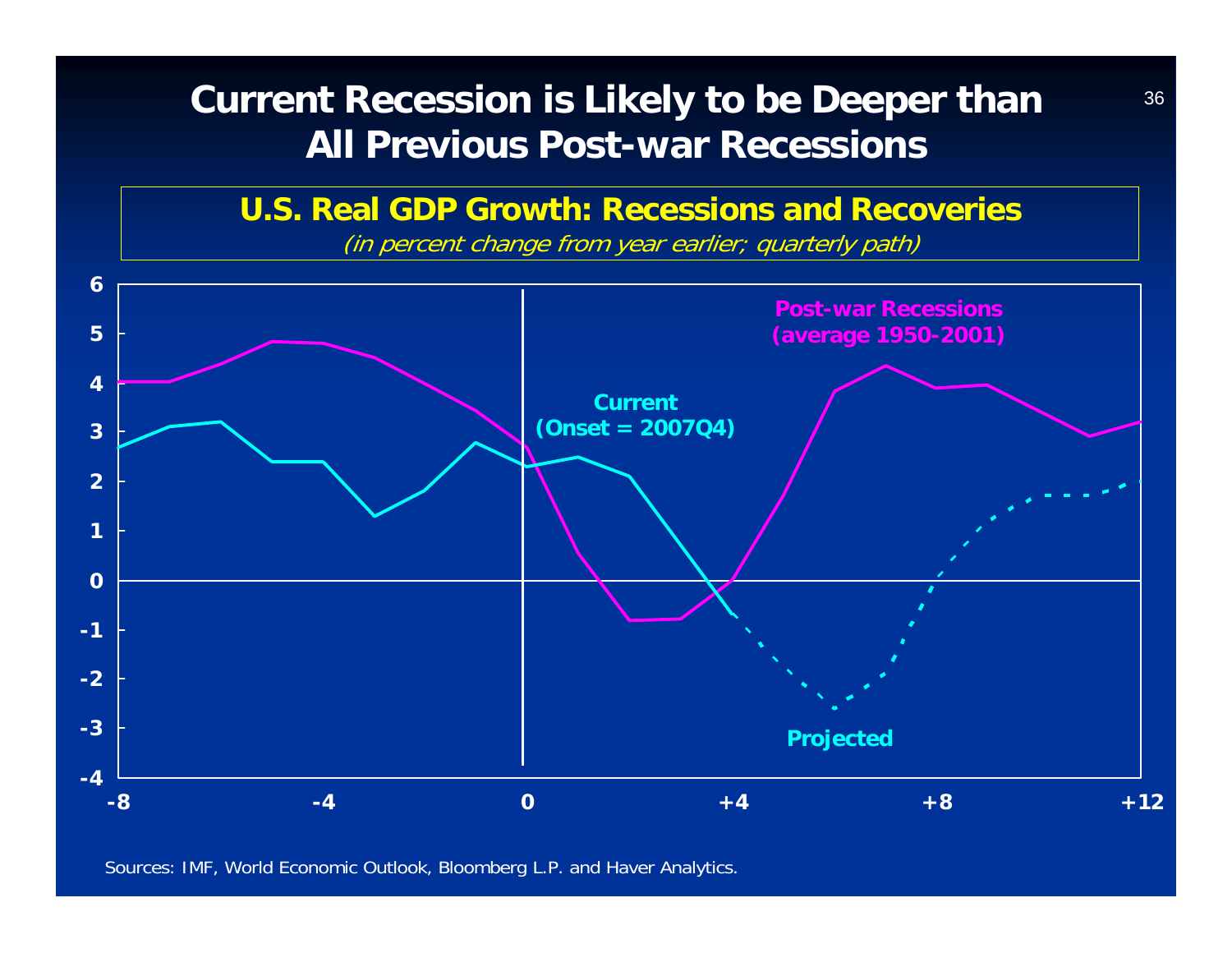### **Role of Uncertainty in the Crisis**

**Affecting portfolio decisions: Shift towards riskless** assets (US T-bills) away from risky assets.

**Affecting consumption/saving decisions: Wait and see,** by consumers and firms.

 $\blacksquare$  Both making the crisis much worse. High spreads. Demand collapse.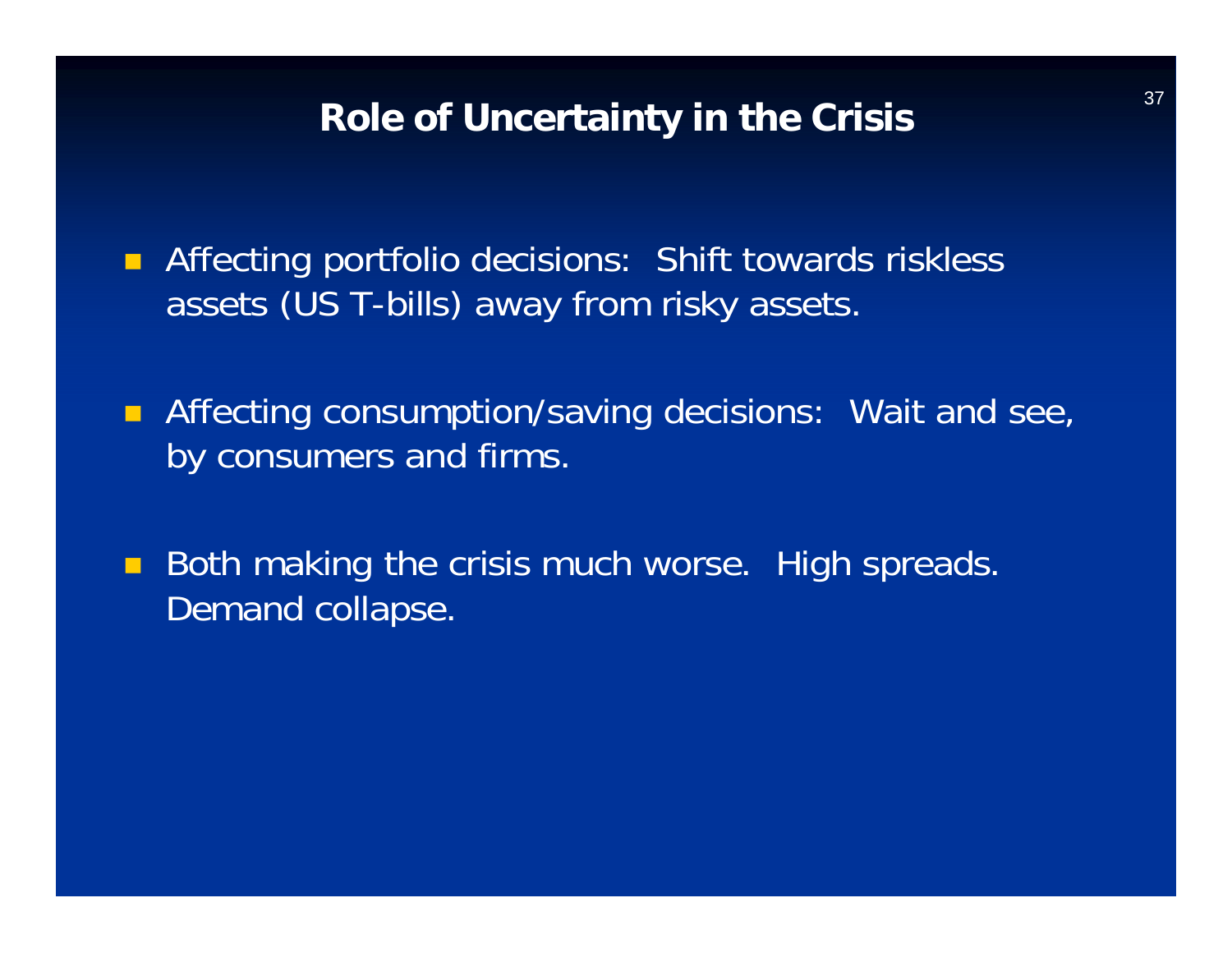### **Elevated Uncertainty Weighing on Spending**



1/ Average of year-on-year percent changes during NBER recession dates from 1980-2008.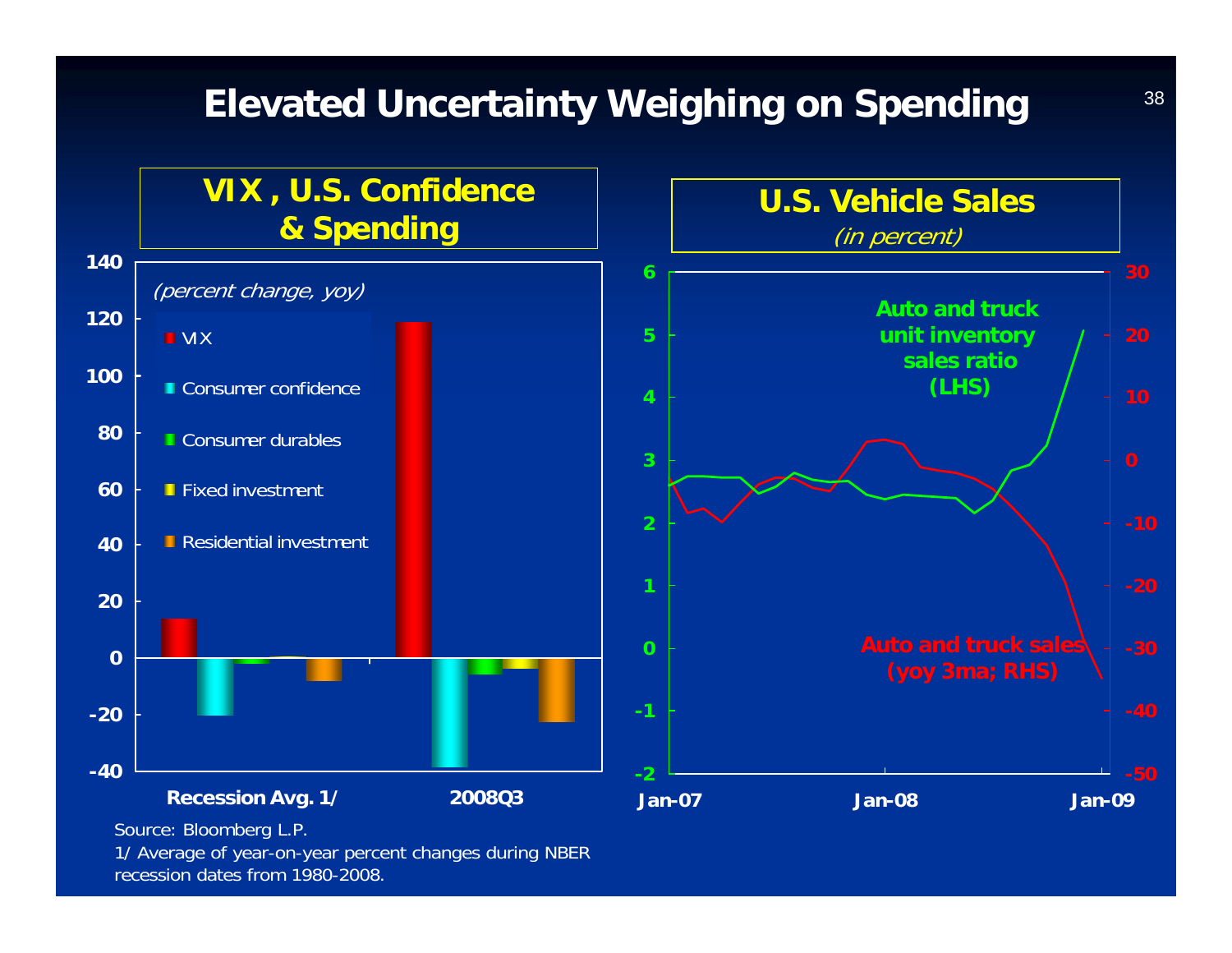### **Behind the Forecasts—Emerging Economies**

Three Major Shocks:

 $\blacksquare$ Declining External Demand and Exports.

**Tighter Credit (External Financing).** 

**Lower Commodity Prices.**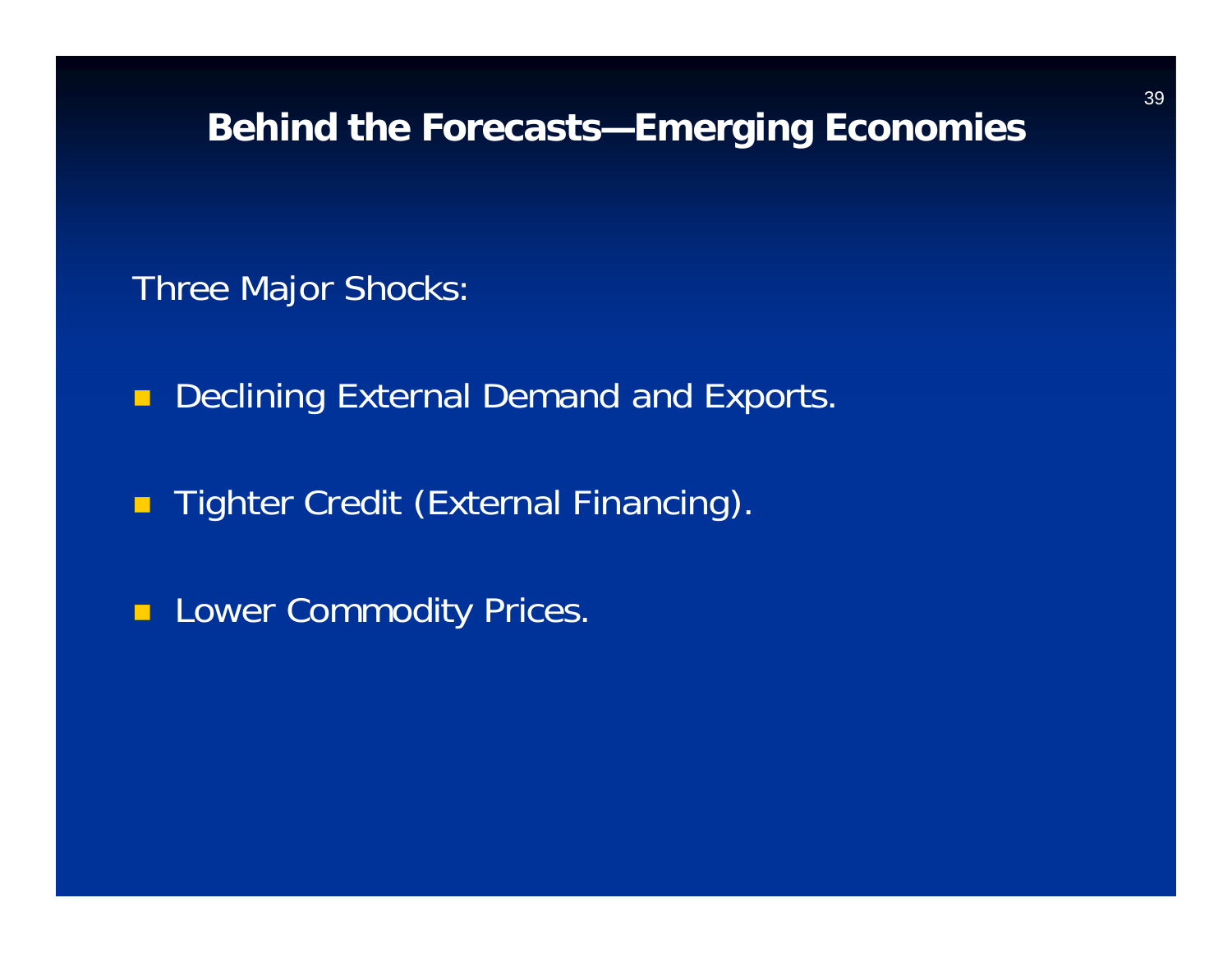### **Emerging Economies Growth Slowed By Falling Exports and Industrial Production**

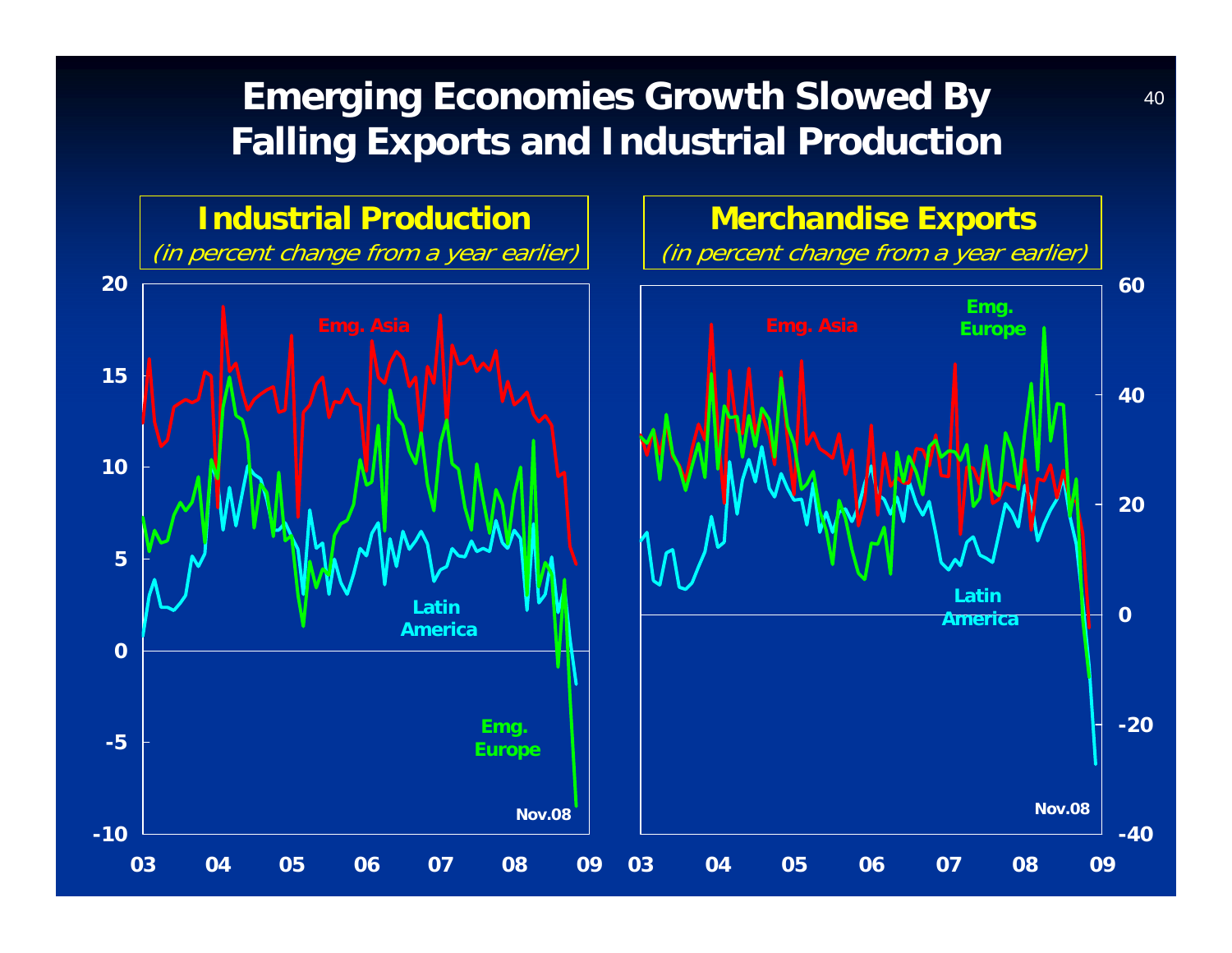### **Major Emerging Economies Remain Focused on Exports to Industrial Countries 1/**

(in percent of Exports to World)

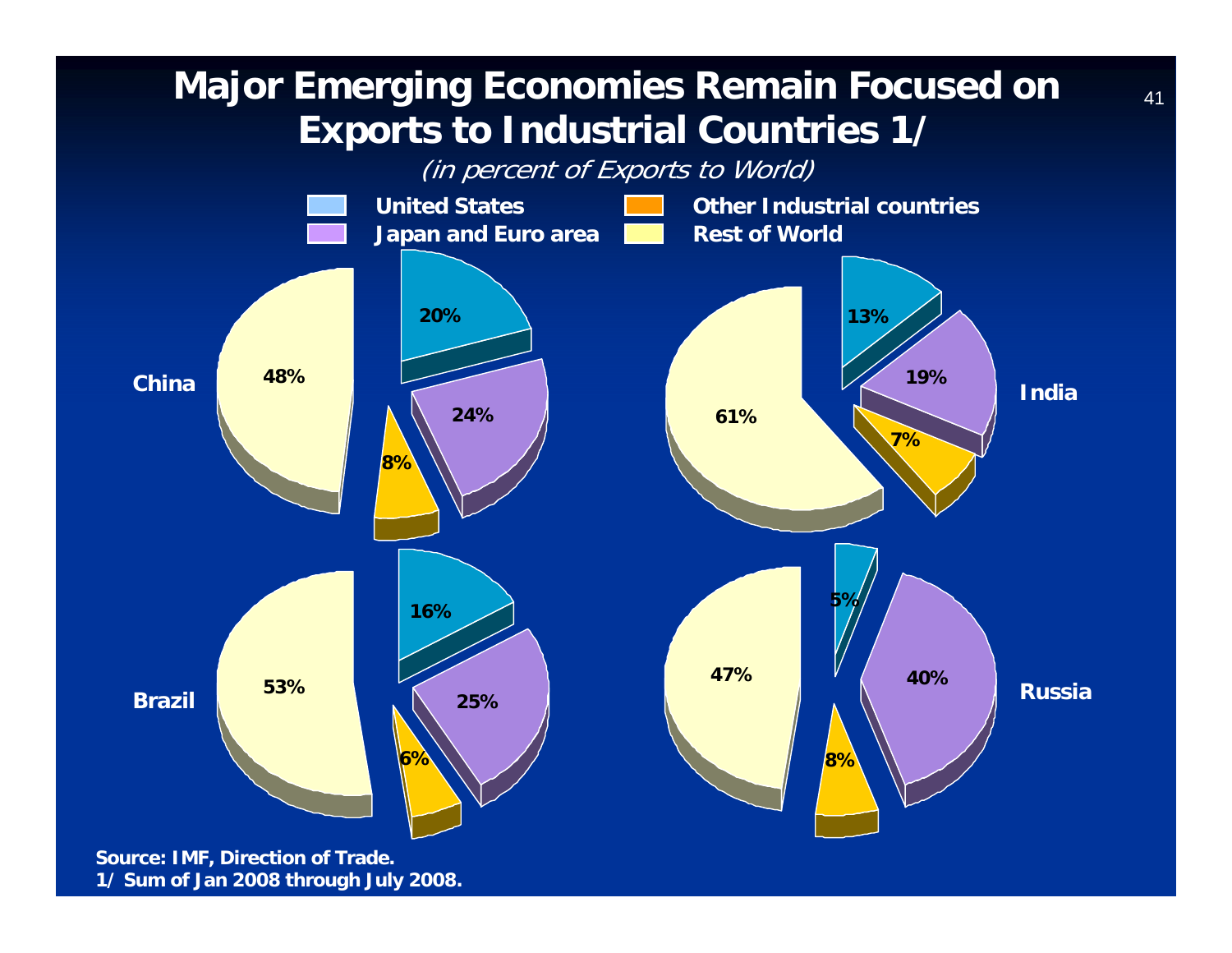### **External Financial Pressures and Lower Commodity Prices Lower Commodity Prices**

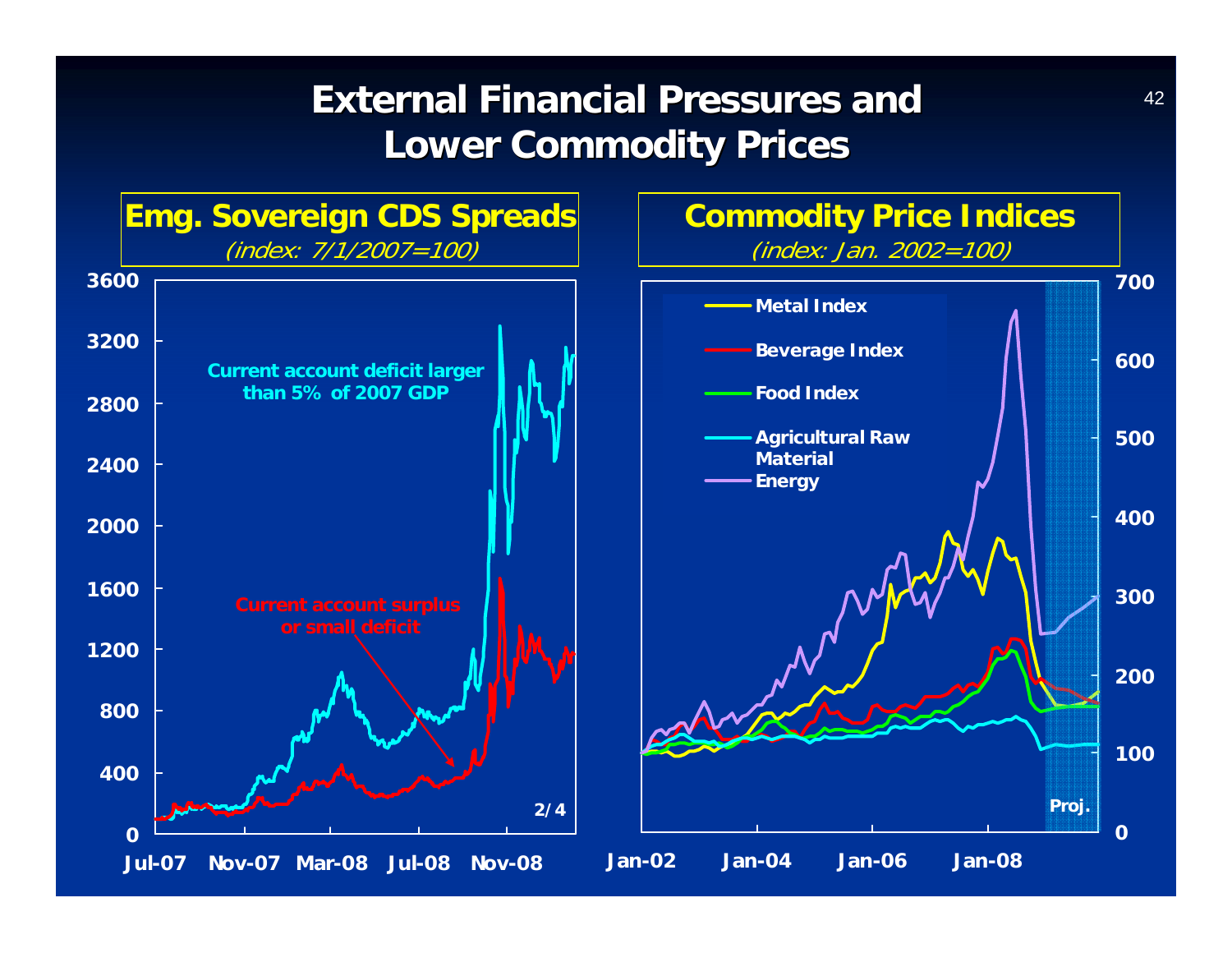**Syndicated Lending to EMs – Contracted Sharply**



**Syndicated Lending to Emerging Markets (in billions of U.S. dollars)**

Source: Dealogic.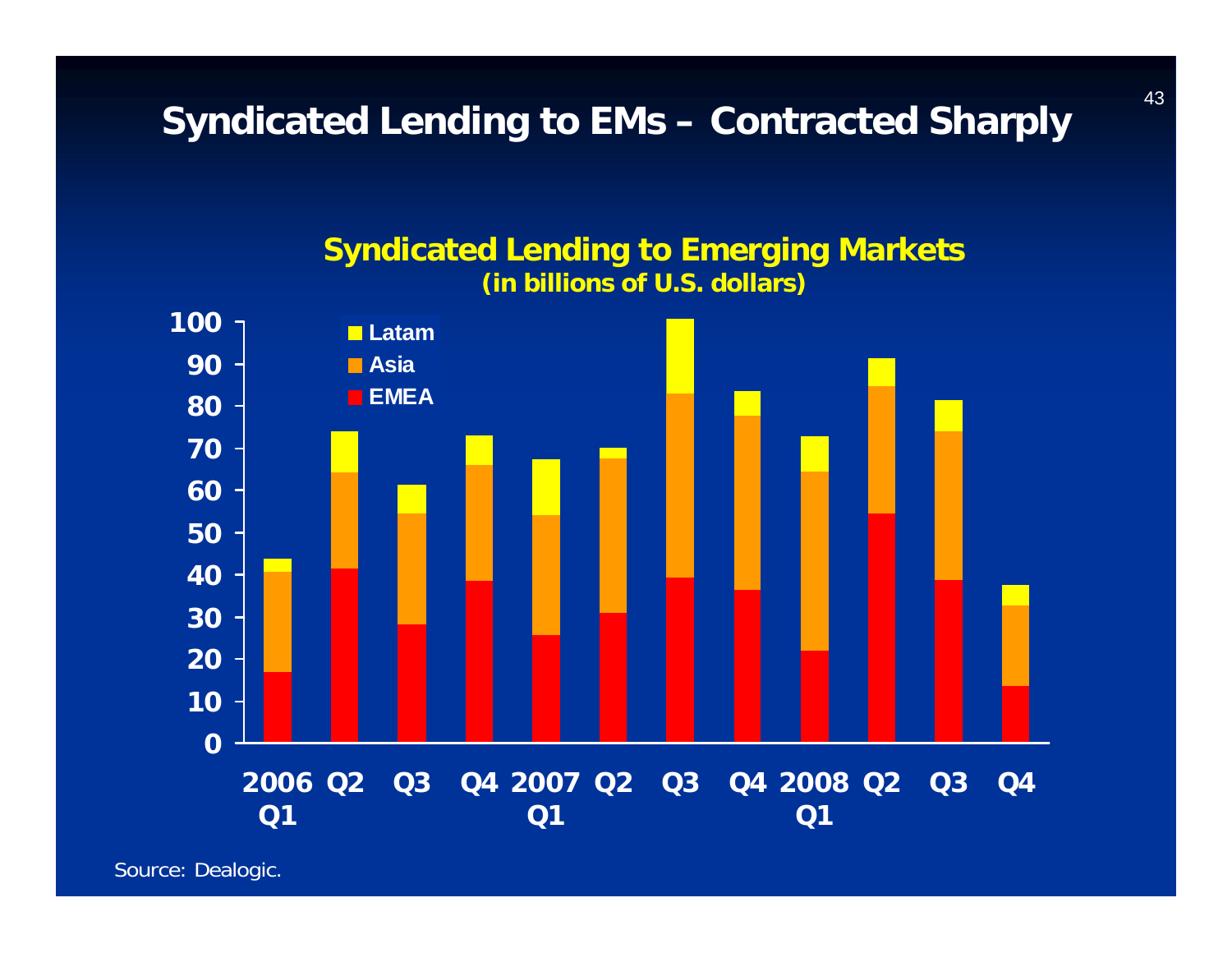### **Market-based financing tighter with home bias**



Source: Dealogic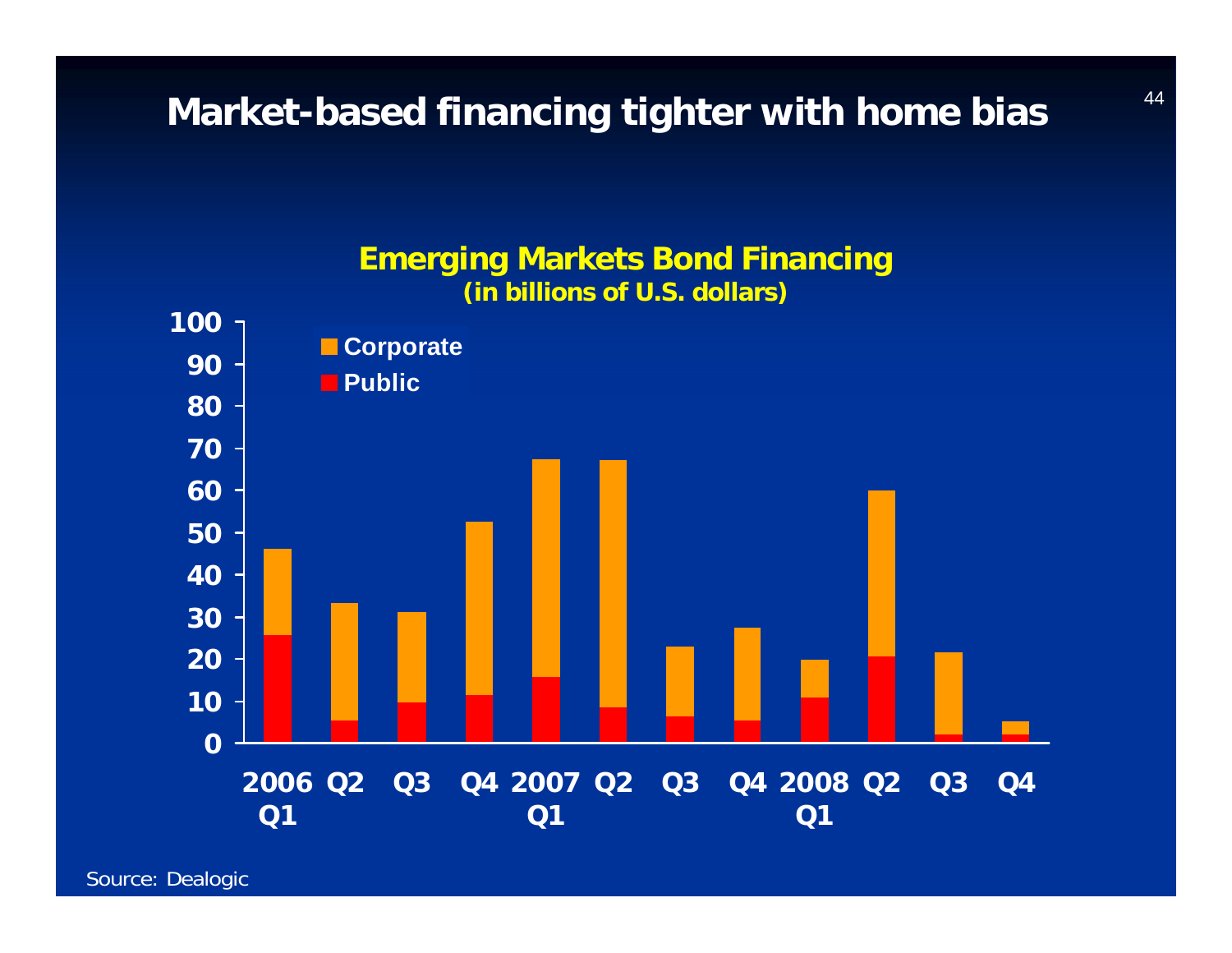### **Lower Growth in EMs Will Feed Back to Advanced** 45 **Economies Economies' Banking Systems Banking Systems**

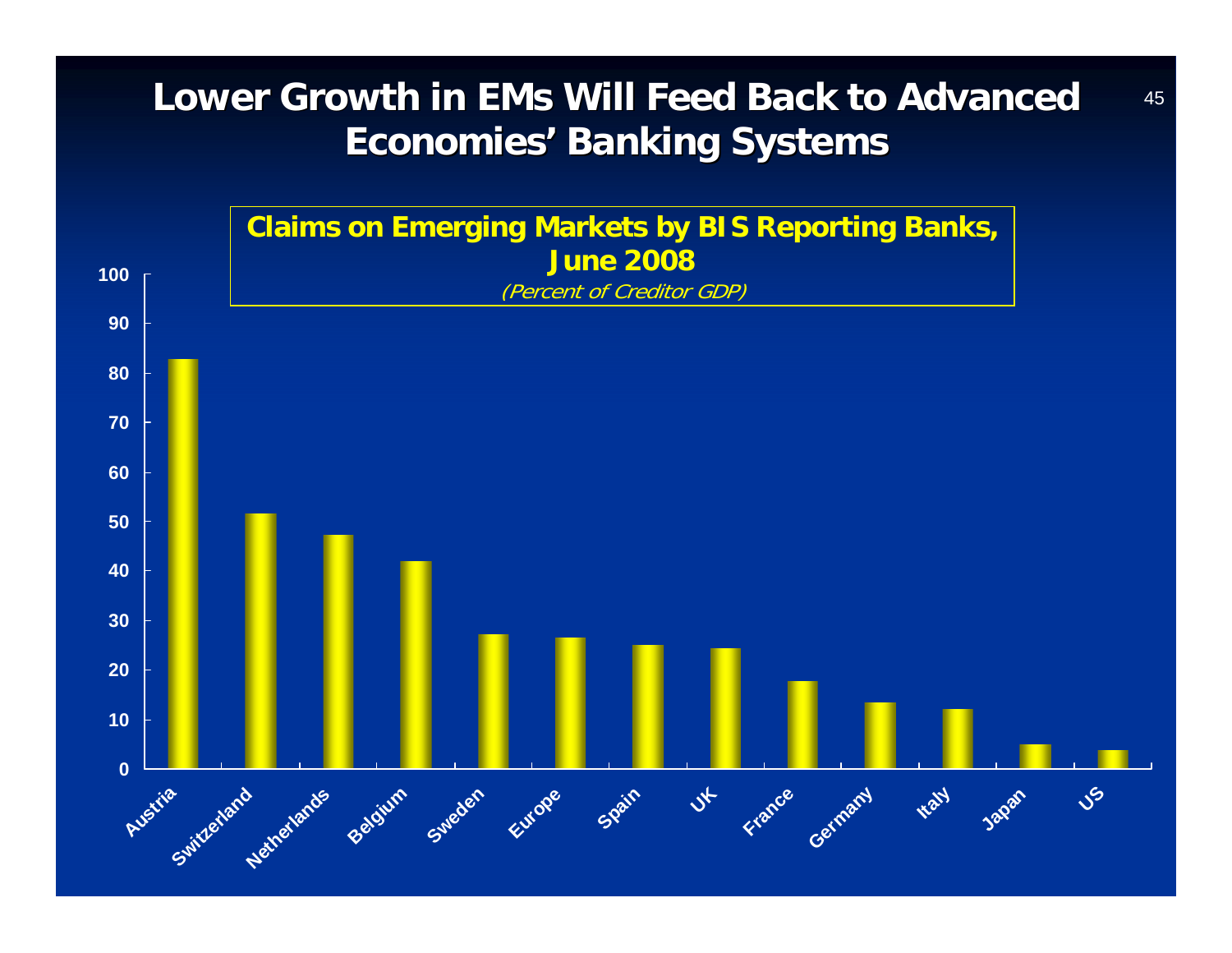# **Policy Challenges**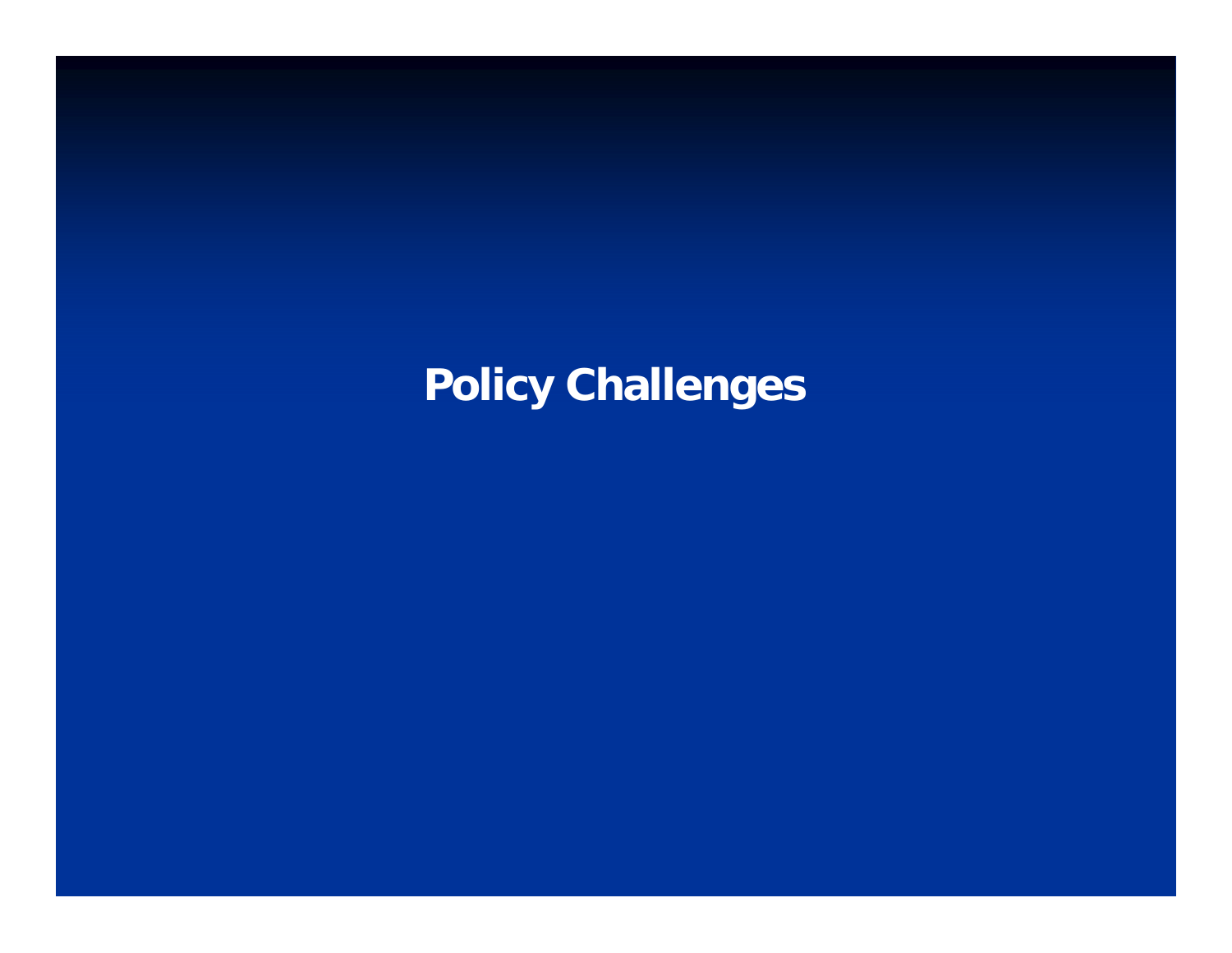### **Policy Challenges—Advanced Economies**

- **Policy action is need on two fronts (i) Restoring**<br>financial sector health; and (ii) bolster demand.
- **D** Overarching challenge is to address "distressed assets" on bank balance sheets, followed by a recapitalization (on a large scale) of viable banks.
- **Monetary policy may need to focus on "credit easing."**
- Need to boost demand (fiscal stimulus)—focus more on spending (higher multipliers) rather than general tax cuts.
	- Big challenge if long rates go up (sustainability concern), then much of the positive effects is offset.
	- Need well defined, credible medium-run plans.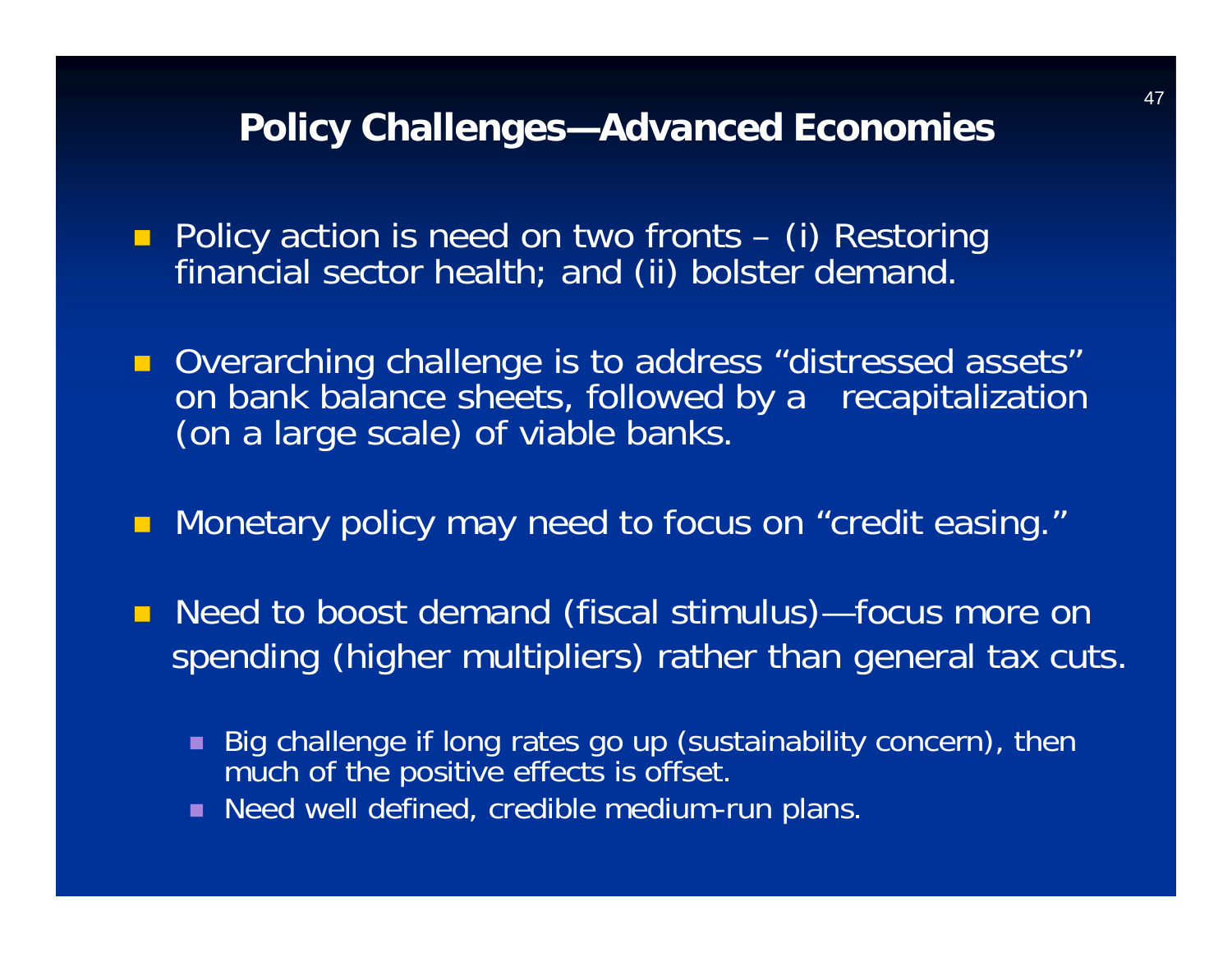# **Counteracting Portfolio Shifts through "Credit Easing"**



48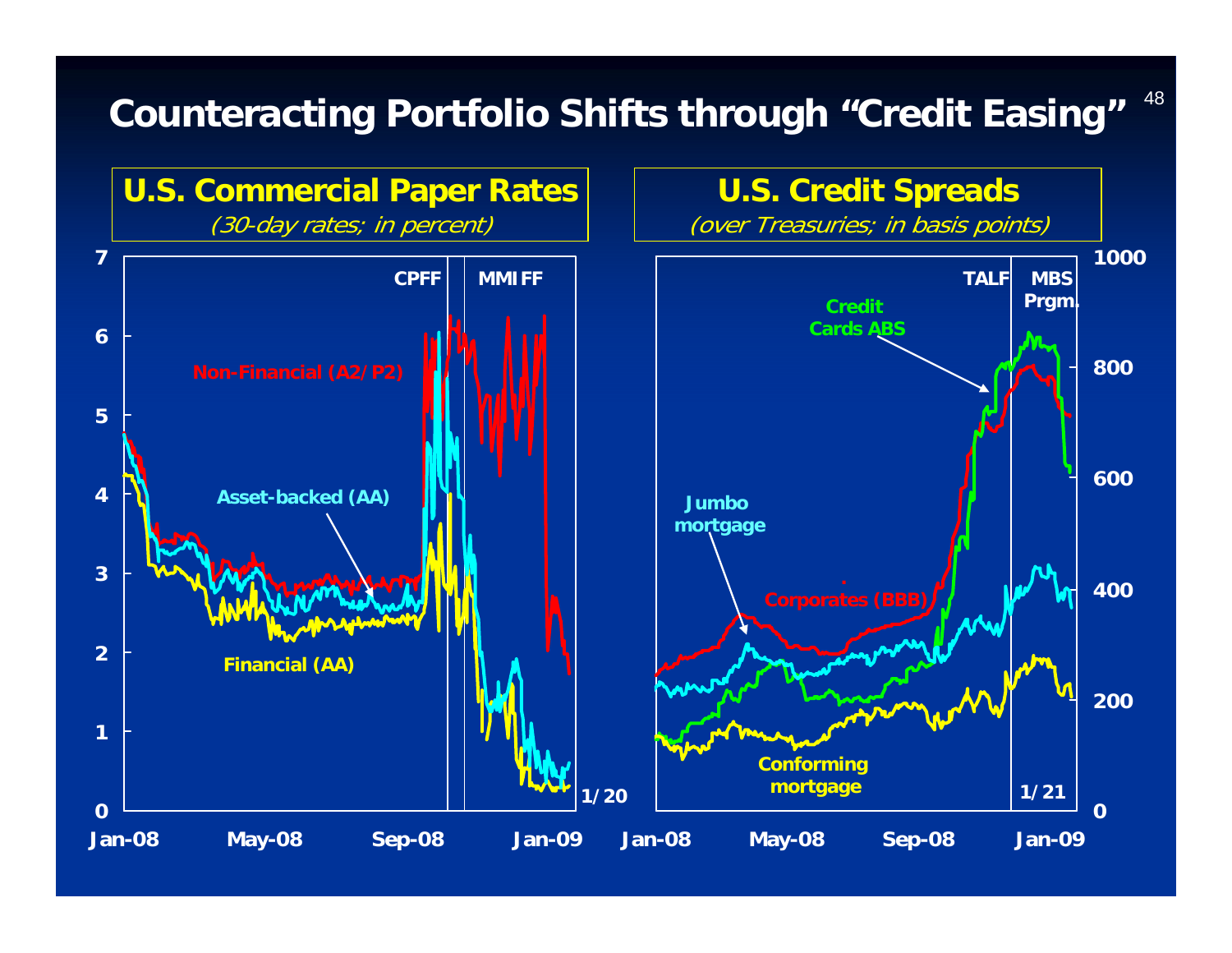

1/ GIMF simulation; fiscal shock based on G-20 fiscal packages plus two-year monetary accommodation.

49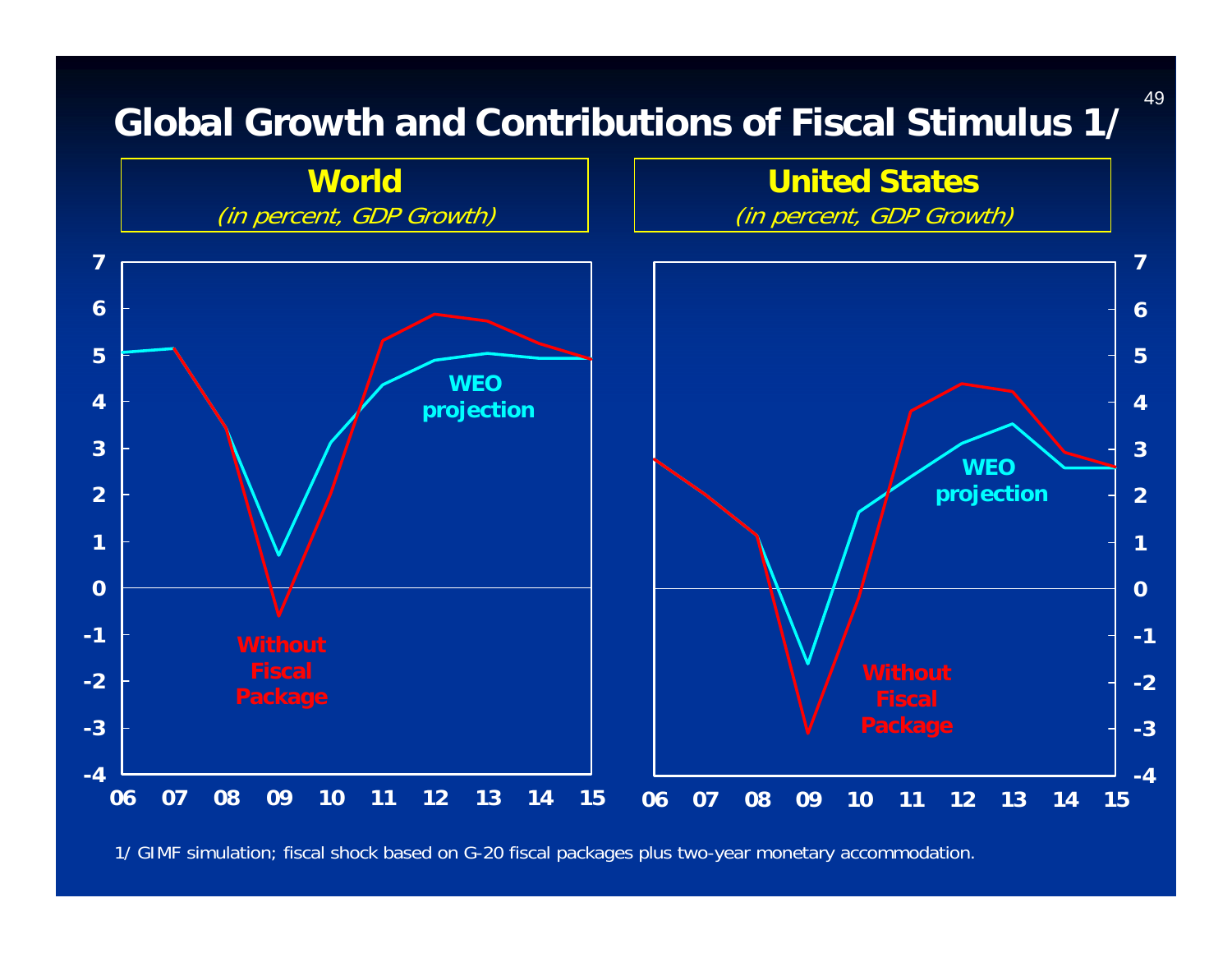### **Rising Concerns Over Fiscal Sustainability**

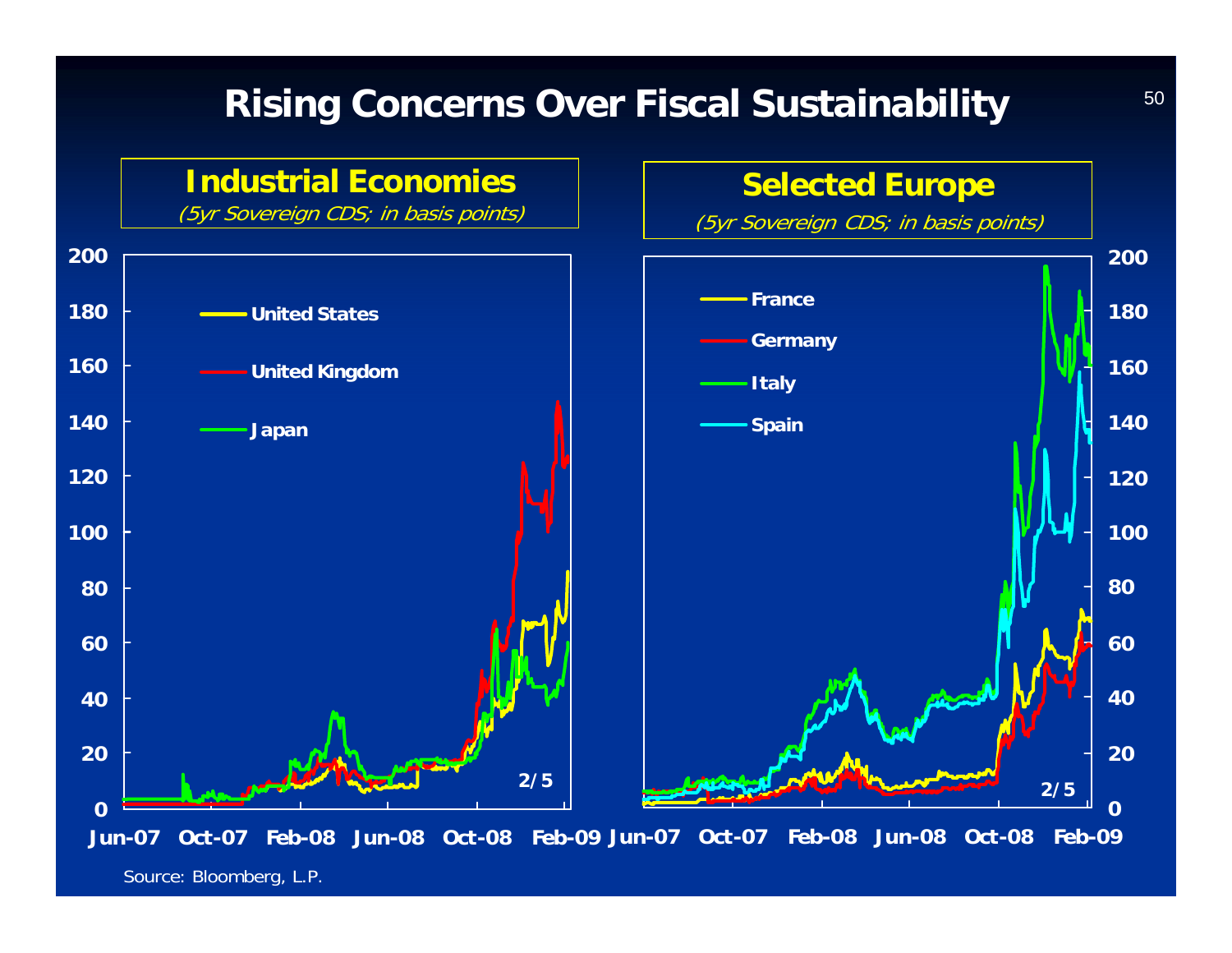### **Ireland Sovereign and Bank CDS Spreads**  $51$ **Before and After Public Guarantees**

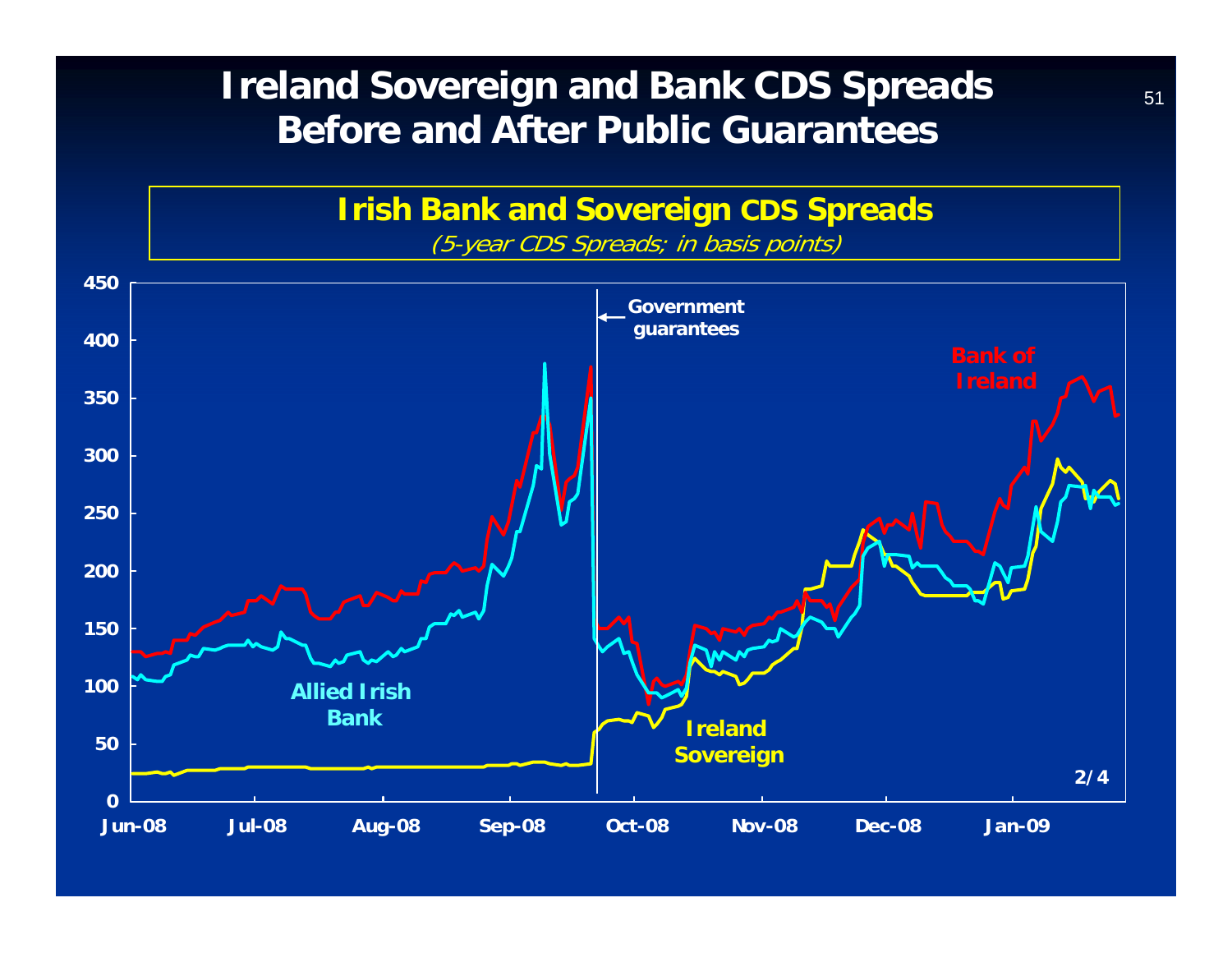### **Policy Challenges—Emerging Economies**  $52$

- □ Use policy buffers to smooth the impact of interruptions or reversals in capital flows – recognize some capital flows may be permanent.
	- □ Countries with flexible exchange rate regimes, allow the exchange rate to absorb much of the pressures.
	- Increase the flexibility of the exchange rate regime, while ensuring the maintenance of a credible anchor for monetary policy
	- Use large stock of reserves for intervention to avoid disorderly market conditions.
- **E** Continue providing liquidity support, to reduce risks that sudden stops in foreign capital could generate solvency problems.
	- Use reserve buffers to provide foreign currency liquidity.
	- Seek recourse to swap facilities (and lines for trade credit) from major advanced economy central banks and to the new Fund facility.
- **n** Prepare contingency plans for limiting risks of bank runs, comprehensive mechanisms to reduce the risks of systemic solvency problems, and strengthen corporate work-out frameworks.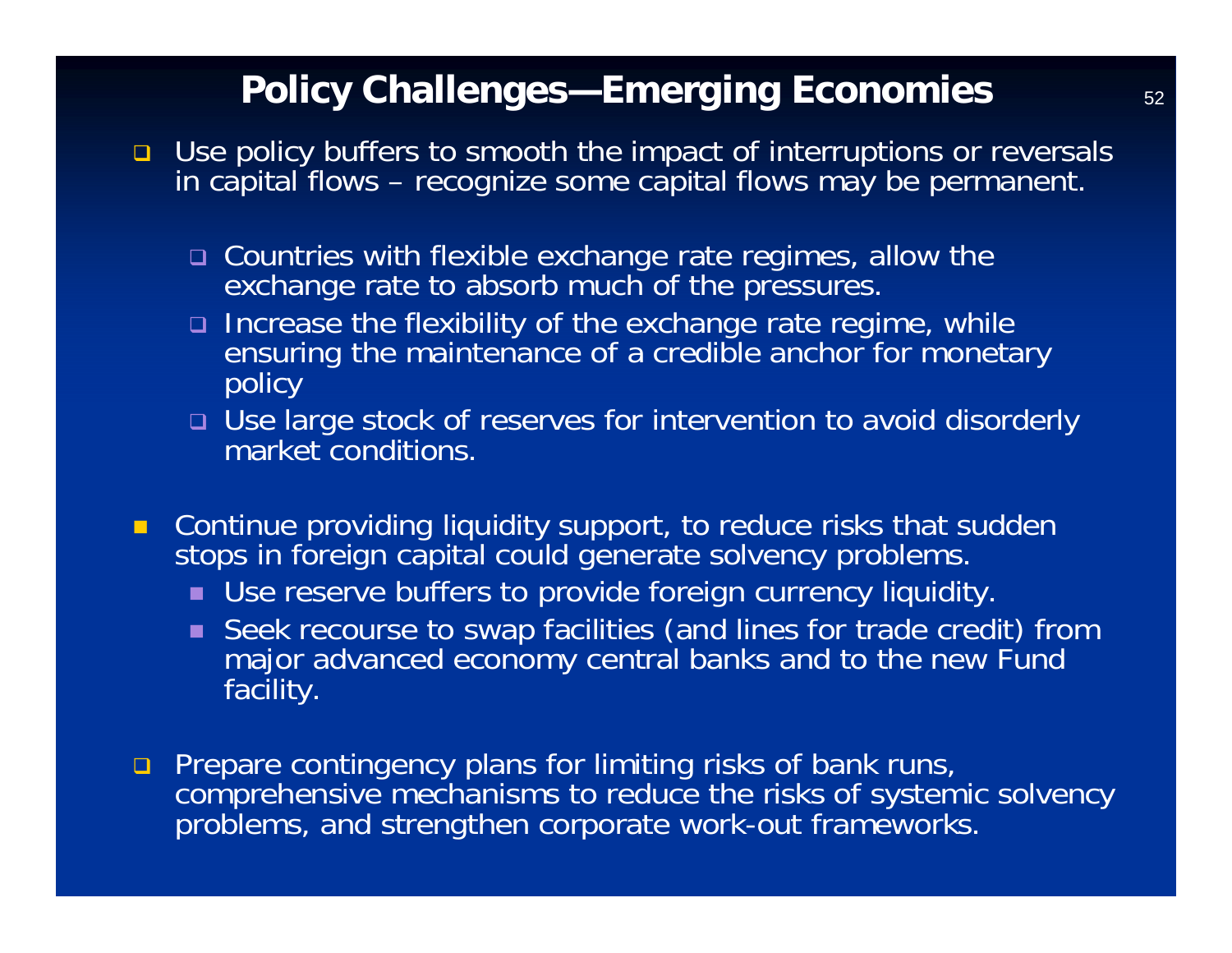**A Global Credit Crunch may Contribute to Sharp Drop in Trade Finance** 

> **Syndicated Loans for Trade Finance (%yoy change on 3-month moving average)**